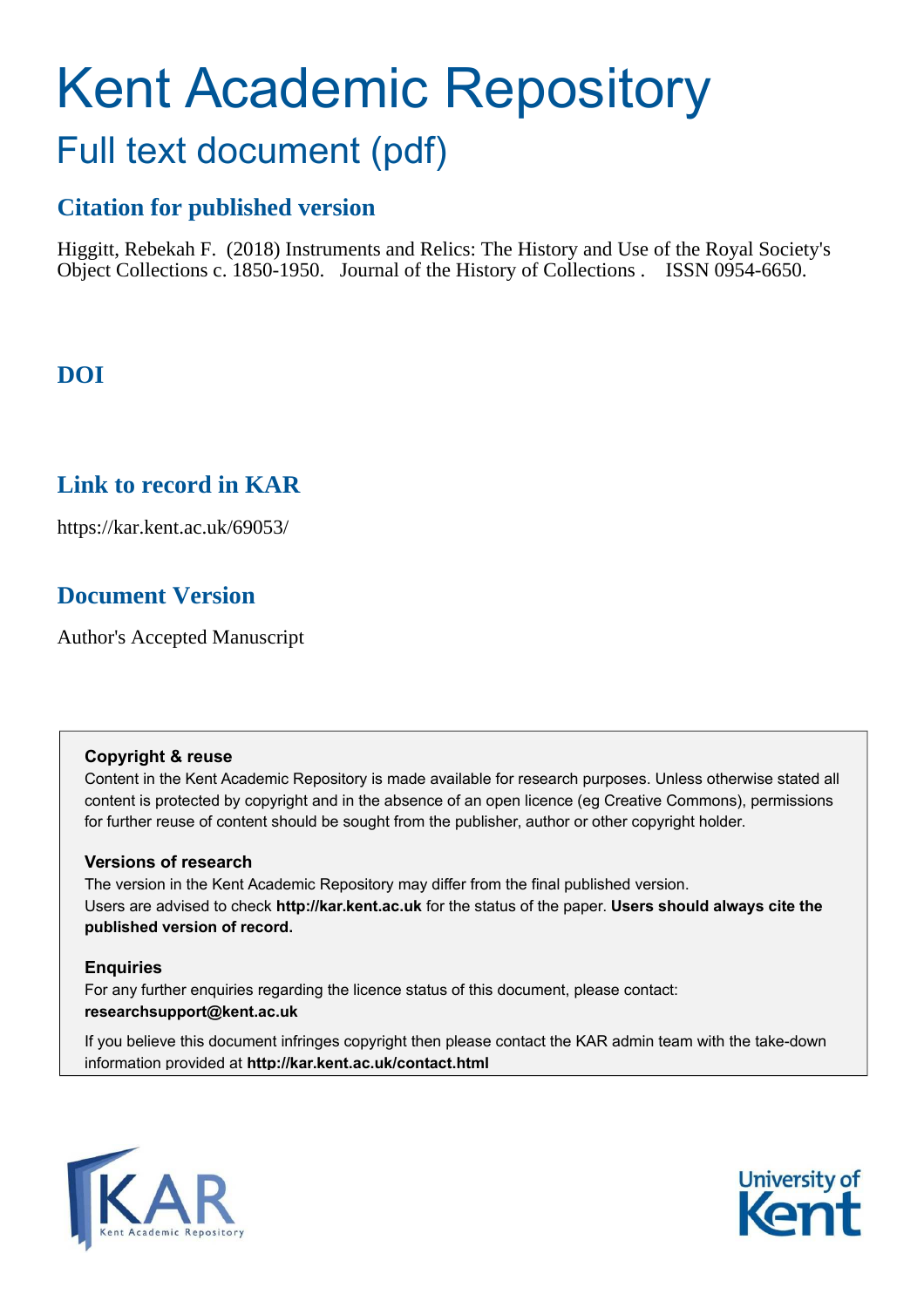#### **Instruments and Relics:**

The History and Use of the Royal Society's Object Collections c. 1850-1950 Rebekah Higgitt

#### **Abstract**

Despite the age and prestige of the Royal Society of London, the history of its collections of scientific instruments and apparatus has largely been one of accidental accumulation and neglect. This article tracks their movements and the processes by which objects came to be recognised as possessing value beyond reuse or sale. From at least mid-century, the few surviving objects with links to the Society's early history and its most illustrious Fellows came to be termed 'relics', were treated with suitable reverence, put on display and made part of the Society's public self-presentation. If the more quotidian objects survived into the later 19th century, when their potential as objects for collection, research, display, reproduction and loan began to be appreciated, they are likely to have survived to the present day.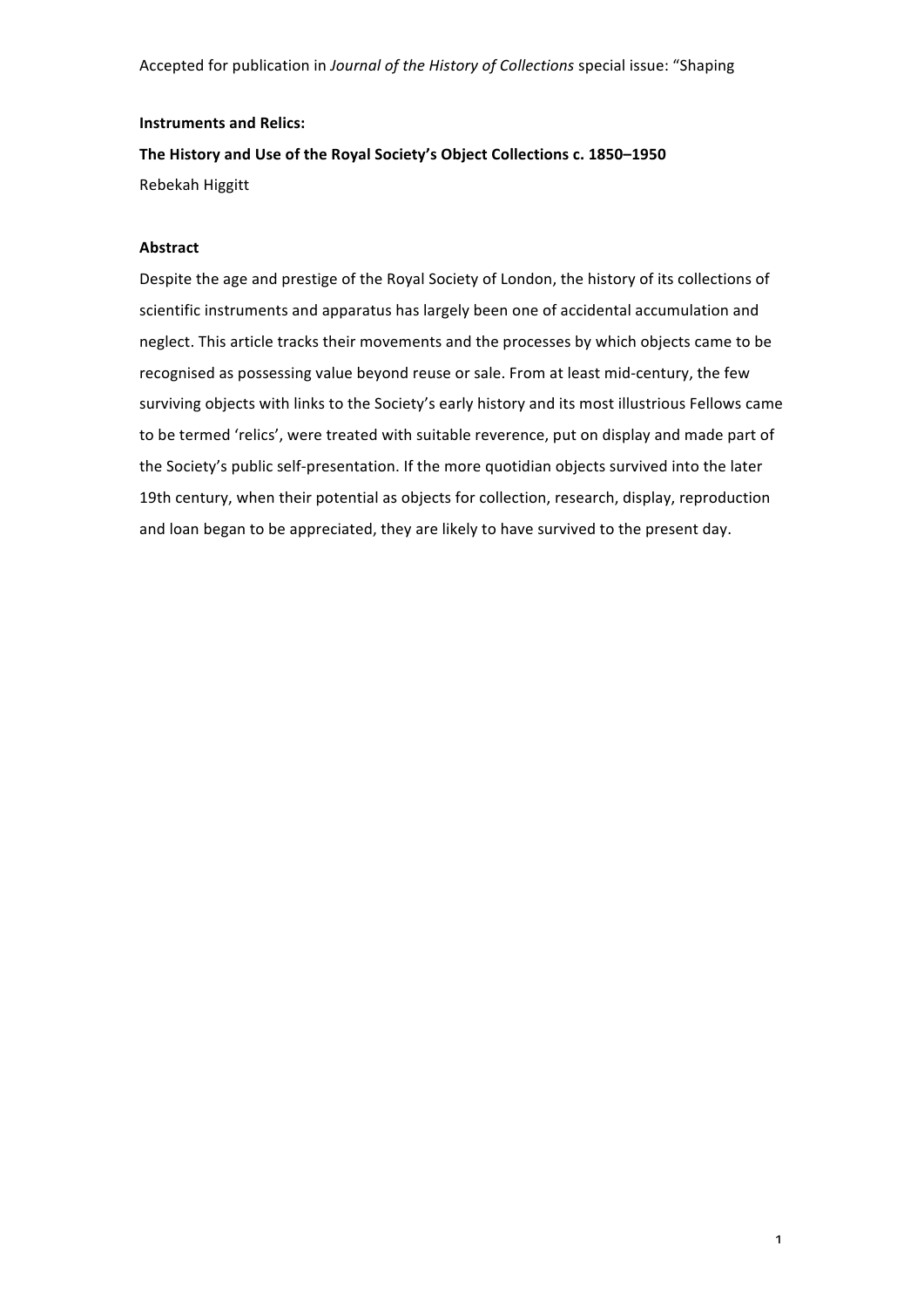#### **Introduction**

Most research on the history of the object collections of the Royal Society (RS) has focused on its early years – when the Repository played a significant part in its activities and reputation – and particularly on natural history.<sup>1</sup> Indeed, it is often assumed that the Society had no scientific collections after its move from Crane Court to Somerset House in 1780, when its natural history and geology specimens were given to the British Museum. However, as well as keeping and adding to its library and collections of portraits, busts and medals, it retained overlapping and changing holdings referred to as scientific instruments, apparatus and relics. It is perhaps more accurately understood as an assemblage of objects than a collection; arriving by different routes, they were things neither deliberately collected nor disposed of.<sup>2</sup> As Allen Simpson has shown in his exploration of the collection and its star object, Newton's reflecting telescope, up to the early 19th century, attention was sporadic at best. Indeed, the 1671 telescope was broken, lost and later replaced by another, gifted in 1766 (see Fig. 1).<sup>3</sup> Despite the significance of the institution, this was a story of inadequate storage, uncatalogued, unnumbered and broken objects, and items borrowed and not returned. Tracking the collection into the mid-nineteenth century and beyond likewise shows a history largely of neglect and accidental accumulation, punctuated by moments of attention. Those moments and their causes are, however, revealing and over time have helped turn the 'historical accumulation' into something more obviously resembling a collection.<sup>4</sup>

Attempts within the Society to inspect, catalogue and dispose of its accumulation of instruments and apparatus tended to be prompted by issues around storage, although over time they increasingly reflected an interest in their investigation, use and display. This was very significantly prompted by the arrival of public exhibitions and museums that included instruments and apparatus, most pertinently here the South Kensington Museum, created after the 1851 Great Exhibition, and the 1876 Loan Collection of Scientific Apparatus, part of which joined the science collections at South Kensington around which the Science Museum coalesced (the title was used informally from 1885 and officially from 1909).<sup>5</sup> Also significant from the end of the nineteenth century was the interest and knowledge of collectors of historic scientific instruments.<sup>6</sup> As will be shown, therefore, many of the prompts – important moments whereby value was created and at least some of the objects began to be considered as exceptional – were external.<sup>7</sup> However, the mere existence of the objects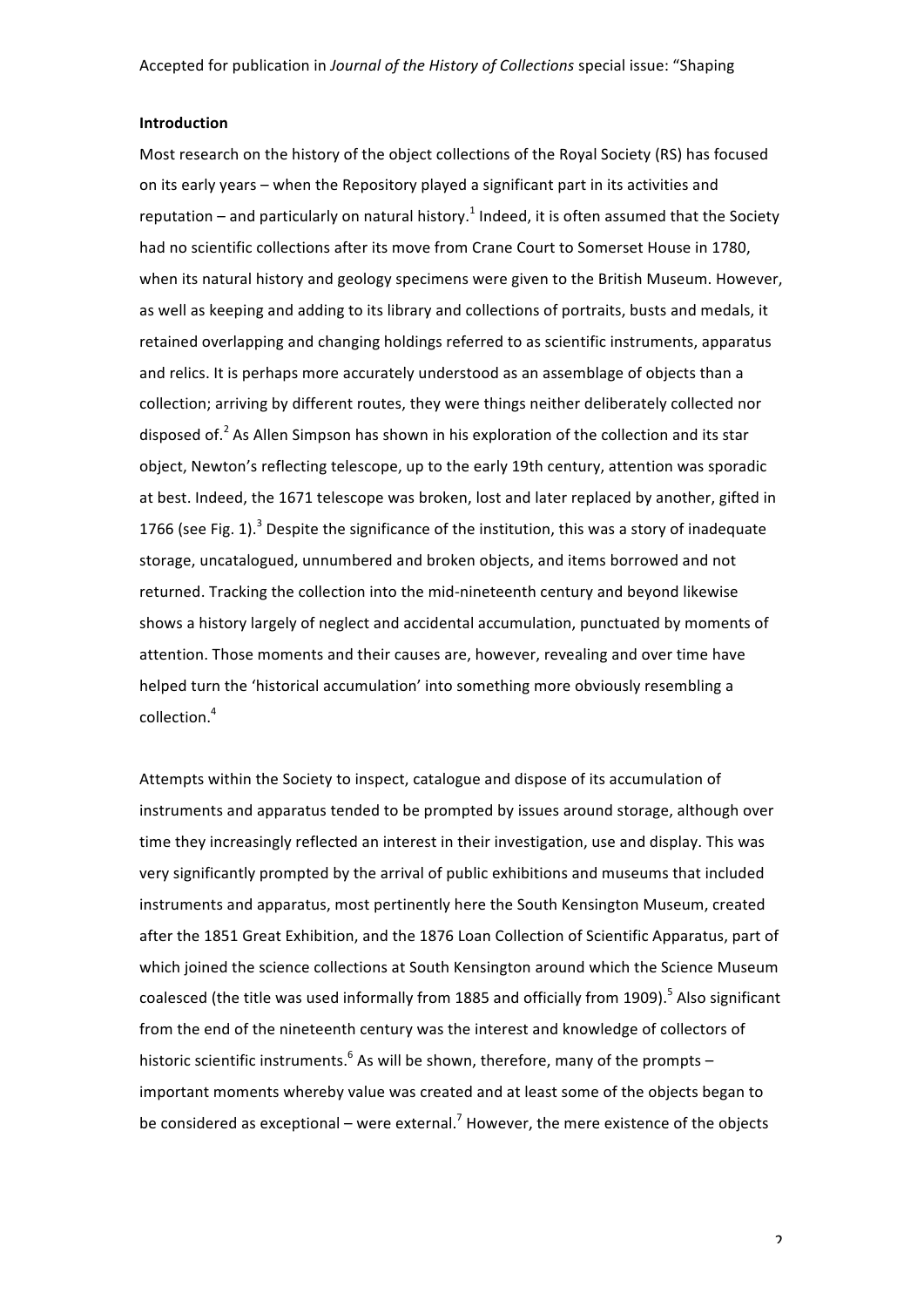as RS property has also had its own impact, urging investigations, stimulating opportunities for display and encouraging a particular sense and presentation of the institution's identity.<sup>8</sup>

In order to understand the fate of this complex collection, this article will firstly give an overview of its composition and whereabouts over time. It will then look at how understandings of its role and value changed, considering some of those who were responsible for it and some of the ways in which it was put to use. It is worth highlighting that, unlike collections assembled by universities and museums, those of the RS served neither teaching nor public exhibition, although some aspects are similar to university collections arising from research. Unlike the Royal Geographical Society and Royal Astronomical Society, it did not develop a collection that might be put at the service of its members, although a few objects were borrowed and used repeatedly.<sup>9</sup> Public presentation of the Society, its buildings and their contents were, however, to become important, particularly as a result of its annual conversazione and the illustrated press. The 'historical accumulation', their cohesion as a collection and significance, or otherwise, to the institution are, therefore, distinct.

As a corporation, gifts and bequests to the RS have been important, deliberately linking individuals and their reputations to that of the institution.<sup>10</sup> So, too, are identifications of use, user or maker that cast good light the institution's history and generate a sense of connection between past and current Fellows.<sup>11</sup> Here the distinction between some of the instruments and other objects at the RS – including portraits, medals, manuscripts, relics and institutional regalia – are muddied, each potentially used 'to keep predecessors alive in the minds and memories of those who feel themselves connected to them' and 'further reinforce such affinities'.<sup>12</sup> However, while relic instruments might be considered to be distinct from other scientific instruments, the fact that they were instruments was not incidental. They were also to play a role in defining and changing the perceived value of more quotidian objects within the same institution.

Object biography has played, and continues to play, an important role in uncovering changing attitudes to science and its material culture over time and in different spatial or geographical contexts.<sup>13</sup> It would be possible to discuss the active 'afterlife' of several key items from the RS collection – especially Newton's telescope and the three long-focus objective lenses made by Christian and Constantine Huygens - in order to show the variety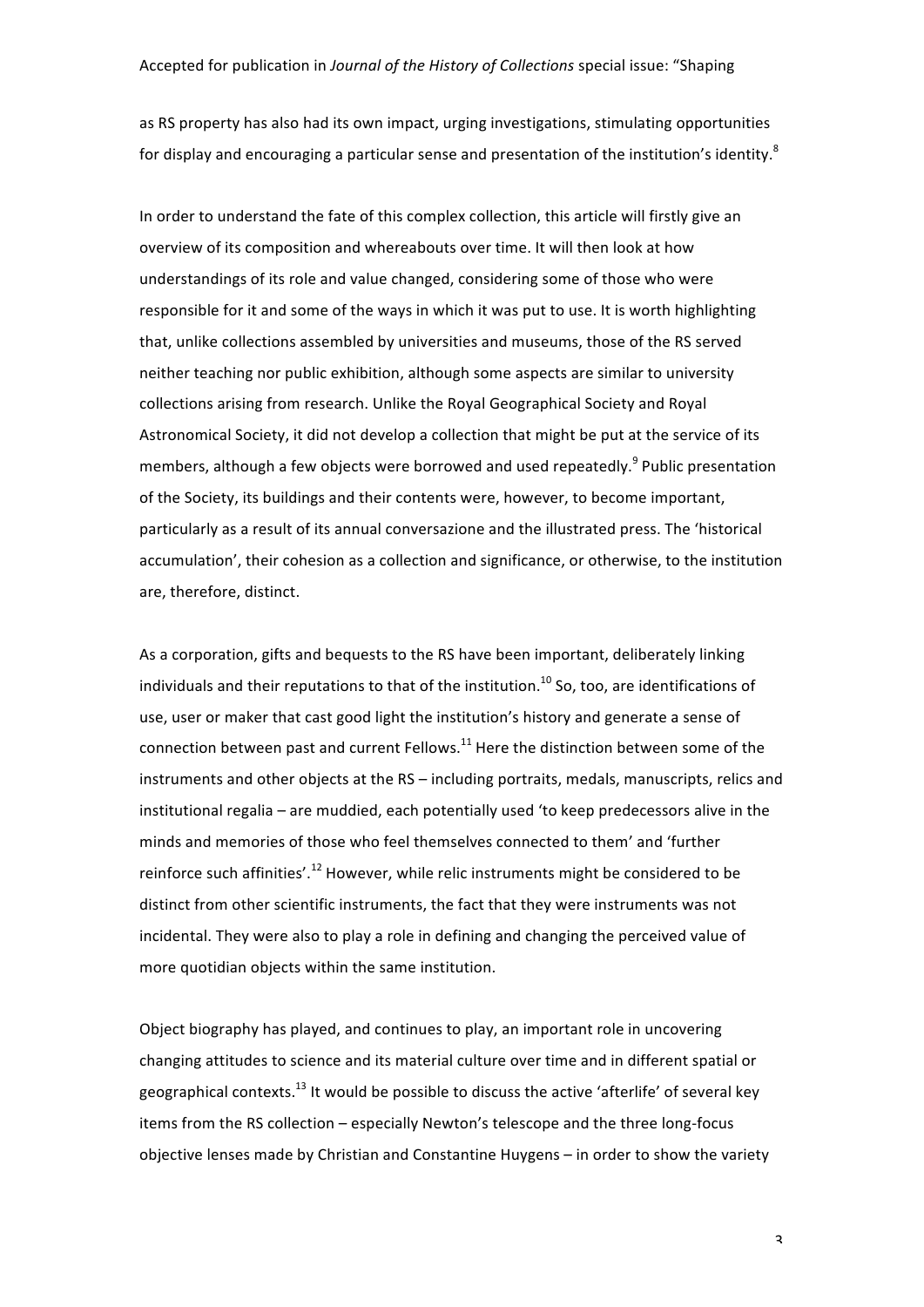and complexity of possible object histories in this context. Such stories demonstrate the importance of illustrious provenance but also that the physical and visual properties of the objects have affected the people encountering them and shaped their trajectories. However, it is impossible to do this for every object: considering the collection as a whole brings additional challenges but also a range of benefits. This group of objects has always been in flux and is exceptionally hard to pin down, yet it is as a collection that the majority of its contents has had prolonged life. Gaining value through the prestige of associations – with the RS, its Fellows and with other objects (their stable mates, as it were) – has saved them from resale or the scrapheap, extracting them from their initial sphere of exchange, as new and second-hand instruments, and placing them next to the 'priceless' objects of major national institutions.<sup>14</sup> Today what remains of this collection largely sits between the Royal Society and the Science Museum, to which much of the collection has been or is currently on long-term loan (see the supplementary online lists).

#### **Tracking the Royal Society's object collections**

When a committee was sent to examine and report on the contents of the Royal Society's Repository, kept in 'a common passage or thoroughfair', in the years 1729-34, they expressed concern about the damage to natural history specimens, the loss and theft of valuable rarities and the fact that 'The Instruments and Models of Engines are generally so broke to pieces that few of them are worth preserving'.<sup>15</sup> Despite some serious efforts to update Nehemiah Grew's 1681 catalogue, which included instruments and models among the list 'Of Artificial Matters', it was found that poor conditions and loss of institutional memory meant that many objects could no longer be identified.<sup>16</sup> The physical conditions were improved but other items were missed off the lists because they were kept elsewhere, for example the historic Huygens lenses and microscopes by Antonie van Leeuwenhoek, which were intended for use but kept locked in the closet of the Council Room from 1728.<sup>17</sup> The latter nevertheless went missing at some point before the 1830s, probably after an unrecorded  $\lambda$  loan.<sup>18</sup> Another inspection, in 1763, produced inventories, the disposal of broken objects and greater care in arrangement, while disposals to the British Museum in 1780 left the Society with a collection of instruments and apparatus that was understood to be of continuing use, whether as historic reference or for new investigations.<sup>19</sup>

This collection included a few items that had been kept since the earliest years, typically gifts intended for use or examination at meetings, as well as instruments acquired in the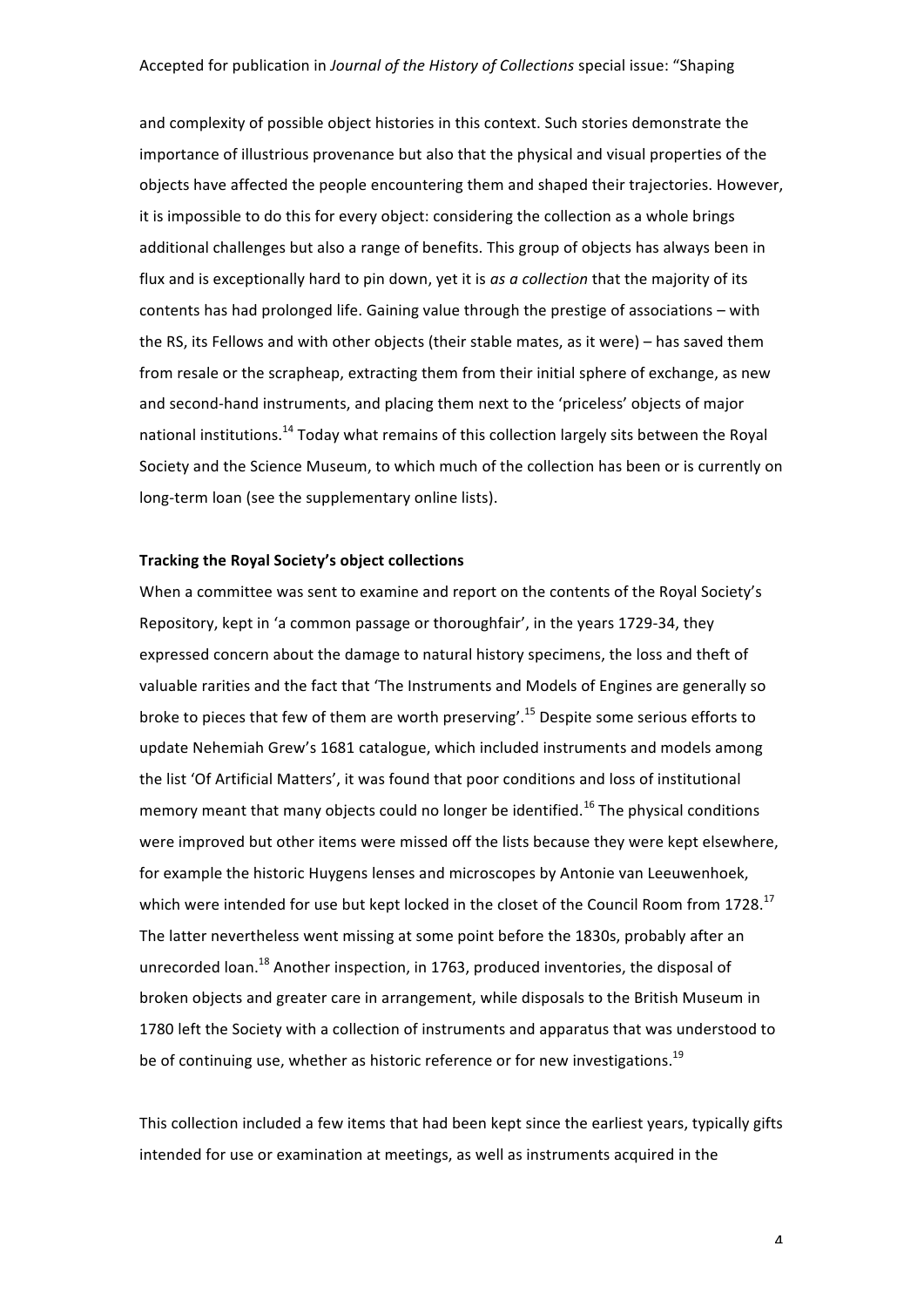following centuries. These had usually been supplied by the Society to support scientific surveys and expeditions, such those to observe the eighteenth-century transits of Venus, funded by George III, or government-prompted investigations into weights and measures or geodesy.<sup>20</sup> From 1850 the Society administered an annual Government Grant of £1,000, given out in smaller sums to individuals, often for purchase of instruments. Such equipment was, in theory at least, returned to the Society after use.<sup>21</sup> Objects were also gifted or bequeathed or, occasionally, arrived and remained after having been brought for exhibition or, at least in one case, submitted for a prize.<sup>22</sup> It is a difficult collection to pin down fully, not least because there is no complete catalogue of the current object holdings at the RS and no easy means of accessing information about the objects loaned to the Science Museum. What has survived today often appears to be an accident of timing as well as objects considered useful or significant. If items entered, or survived within, the Society's apartments after the date that museums with a collecting remit that included instruments were established  $-$  that is, the late nineteenth century  $-$  they are more likely to have found a permanent home.<sup>23</sup>

The existence of and attention to the instrument and object collections has depended on the physical space in which they have been kept. The change or lack of storage space has, over time, required objects to be inventoried and/or disposed of in a process that was central to understanding the assortment of objects as a collection. From 1782 the Society had a warehouse in which to keep books and papers, a space and cost that had been shared with the Board of Longitude for storage of its publications and instruments.<sup>24</sup> Not surprisingly, the Society also began to store instruments there, for both institutions supplied equipment to the same expeditions.<sup>25</sup> When a Committee appointed to consider RS property in the warehouse met on 22 March 1821, they found instruments alongside printed books and manuscripts. It was decided then 'That all the Instruments now in the Warehouse with the exception of the Magnetic Terrella and M' Knight's Magnets be disposed of', along with additional copies of *Philosophical Transactions* and a number of picture frames. The instrument makers Edward Troughton and George Dollond were to give their opinion as to the value.<sup>26</sup> At the same time, however, additional instruments were being acquired and it was again noted a few years later that they still lacked an accurate catalogue.<sup>27</sup> A new committee was appointed, and another inventory made, and this time the instrument maker William Simms commented on their condition and utility.<sup>28</sup> However, his was not the only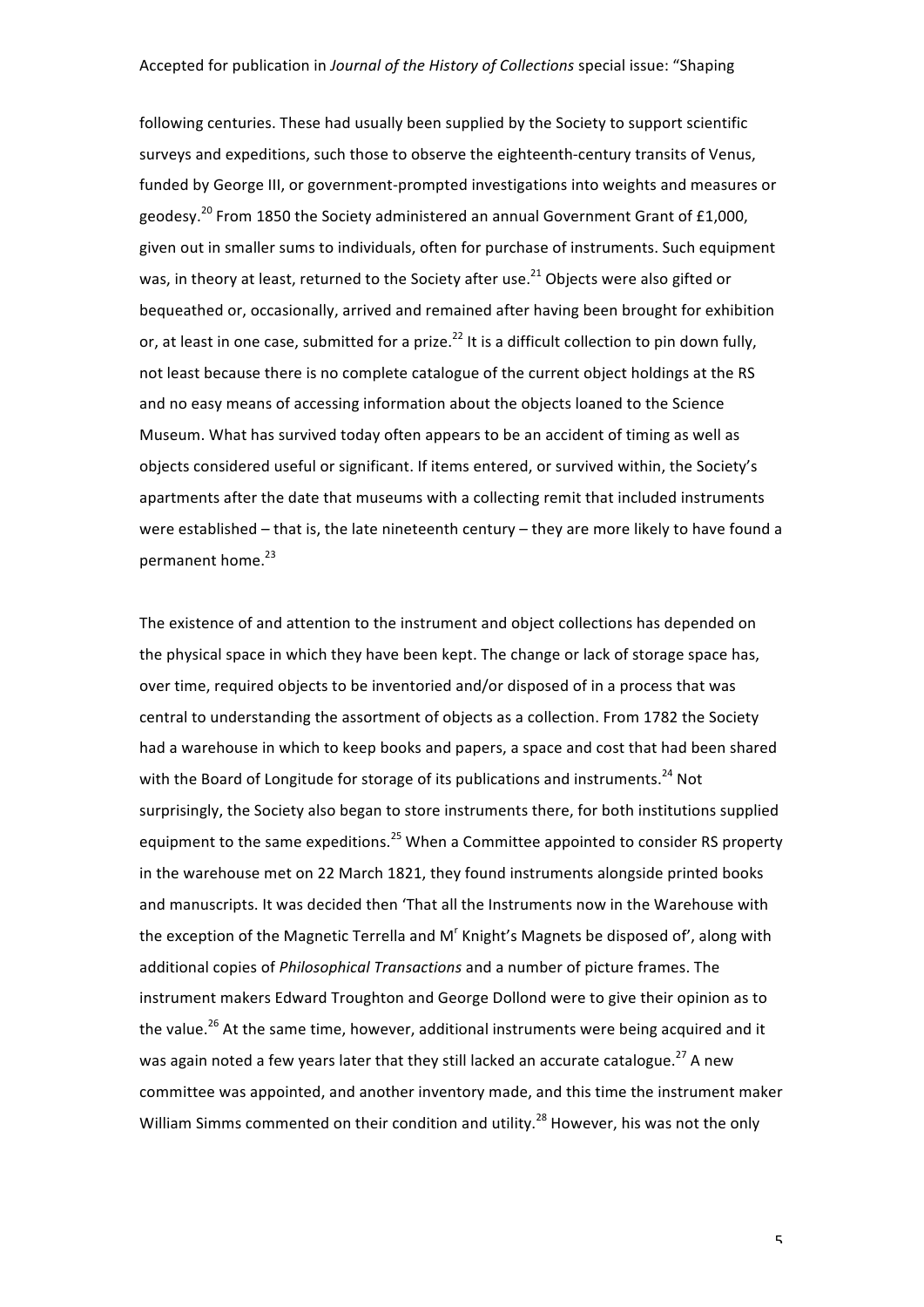opinion considered, as his list is not identical to the one solidified in a printed list of 1834, by the Vice President, Henry Kater, and Treasurer, John Lubbock.

This list, containing 82 items has remained a long-term reference point. The objects were marked with these numbers and the accompanying descriptions relied on well into the twentieth century.<sup>29</sup> It was made use of as the collection was moved out of Somerset House in 1857, stored at Kew Observatory and then placed in new accommodation at the Society's apartments in 1874, when 47 of the 82 were marked as arriving at Burlington House and four as remaining at Kew. Fourteen additional items were listed at this date, including instruments, models and a 'Cocked-hat <in> Case'. $^{30}$  About 30 of the original 82 objects were included in the Special Loan Collection of Scientific Apparatus in 1876, plus one of the additional items and two more previously on display in the Society's apartments: Davy's safety lamp and Priestley's electrical machine. A handful of other objects clearly remained somewhere in the Society's possession, and others arrived subsequently, for we find them loaned to the South Kensington, later Science, Museum and/or listed in the various editions of *The Record of the Royal Society* (London, 1897, 1901, 1912, 1940). The 1897 edition listed 33 items, 'And other instruments of less interest', as well as 9 'Relics of Sir Isaac Newton', which included instruments (Fig. 1). $^{31}$  By the 1912 edition, following substantial loans in 1900, there were only 14 items in the main list, including two subsequent additions. By 1940 the number of Newtonian Relics had increased to 12, while the 'Other Relics and Instruments' was no longer a numbered list but picked out some of the most interesting items, whether on loan or still with the Society. Between 1893 and the 1970s over 30 items from the 1834 list, at least 27 items mentioned in subsequent 19th-century lists and about 30 additional objects were loaned. A few items were never loaned, some made their way to the Museum via other institutions and a few have been loaned to elsewhere. There are about 25 objects extant in 1874 for which I know of no current whereabouts.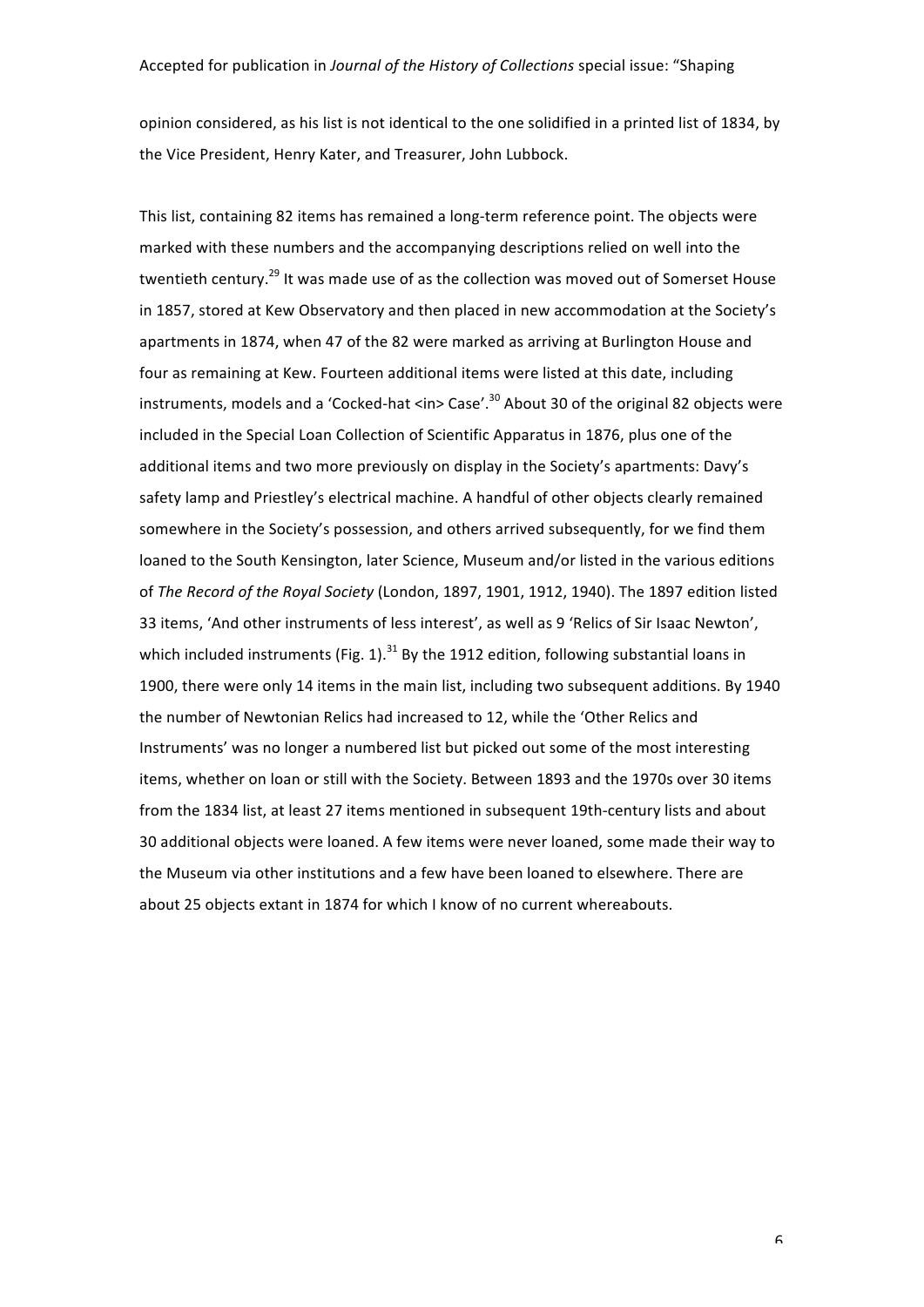

Figure 1: Illustration of 'Isaac Newton's Reflecting Telescope' in the list of 'Instruments and Historical Relics in the Possession of the Royal Society' in the 1897 edition of *The Record of the Royal Society* (1897). The telescope is listed among the 'Relics of Sir Isaac Newton' on the previous page. Credit: Wellcome CC BY.

After 1834, the collection of instruments was solidified enough as part of RS property for its storage to be a consideration as new space was planned for the Society in Burlington House in the 1850s. The first concern was nevertheless for an adequate meeting room and library  $$ book collections were clearly the largest and most significant, requiring greater wall space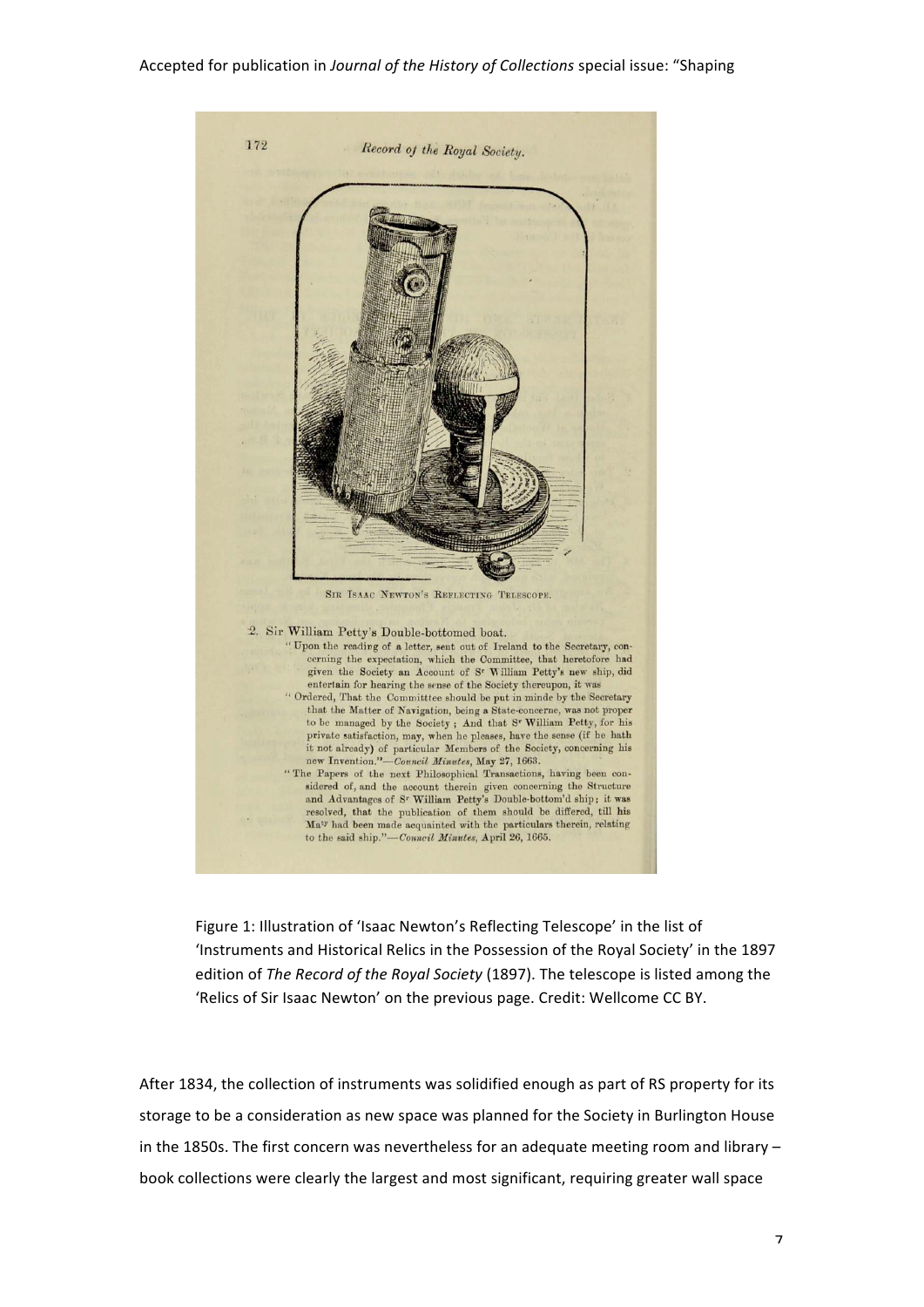than initial proposals allowed – and the next priority was 'the Society's valuable collection of Portraits <which now open to the inspection of the Public>'. Less public, but nevertheless important to the Society's functions were Council and Committee Rooms, 'Room for the Archives and Manuscripts about 20 feet by 14' and 'A Room for Philosophical and Mathematical Instruments about 20 feet square'.<sup>32</sup> An 1866 description of requirements emphasised the need for 'A Room to hold the Society's Instruments & apparatus ... say 30<sup>ft</sup> x  $20<sup>ft</sup>$ . Here, it was suggested, there 'might also be placed the Safe containing the National Standards of length & weight placed by Parliament in the R. Society's custody.<sup>133</sup> The creation and fitting up of the rooms was, however, a lengthy process and 'The Instrument Room' was still 'quite empty' in March 1873 but finally, by the Council Meeting of 29 October 1874, the instruments had been placed in their new accommodation.<sup>34</sup> Nevertheless, a few were always on display elsewhere. In John Timbs's *Curiosities of London* (1868), there was an entry for the 'Royal Society's Museum' in Burlington House. It was barely worthy of the name, but included Isaac Newton's sundial, watch and telescope, and 'the original model of the Safety-lamp' by Humphry Davy.<sup>35</sup>

Twenty years after the instruments arrived at Burlington House, however, the decision was to repurpose the Instrument Room and dispose of most of the contents. From this time, the policy was that the Society did not have an instrument collection: offers would be redirected to suitable locations and exiting objects put on loan.<sup>36</sup> The first small tranche of loans to South Kensington was made in 1893, with an offer of any other meteorological instruments that they might want.<sup>37</sup> Also passed on were instruments acquired by the Government Grant, 15 of which were made permanent acquisitions of the Museum between 1888 and 1896. Among them was Lord Kelvin's Harmonic Analyser for tidal observations, now 'no longer useful for the purposes for which it was originally constructed'.<sup>38</sup> The Instruments Committee supposed to oversee this process annotated a copy of the 1834 list to note loans, relocations, missing items and a further and rather eclectic list of the additions, as well querying the identification of their air pump.<sup>39</sup> However, a letter from 1900 suggests that Silvanus P. Thompson was the 'only active member' of this Committee, which had still not reported to Council.<sup>40</sup> This prompt presumably led to the 48 loans made that year, while a set of radiometers and otheoscopes presented in 1911 were moved to the Science Museum in 1920.<sup>41</sup> Subsequent loans seem to have resulted from accidental finds or enquiries from the Museum as it solidified its presence. $42$  For example, the 1927 loan of spectroscopes 'recently returned from Dehra Dun by the Survey Department of India' was made 'in

 $\pmb{\mathsf{R}}$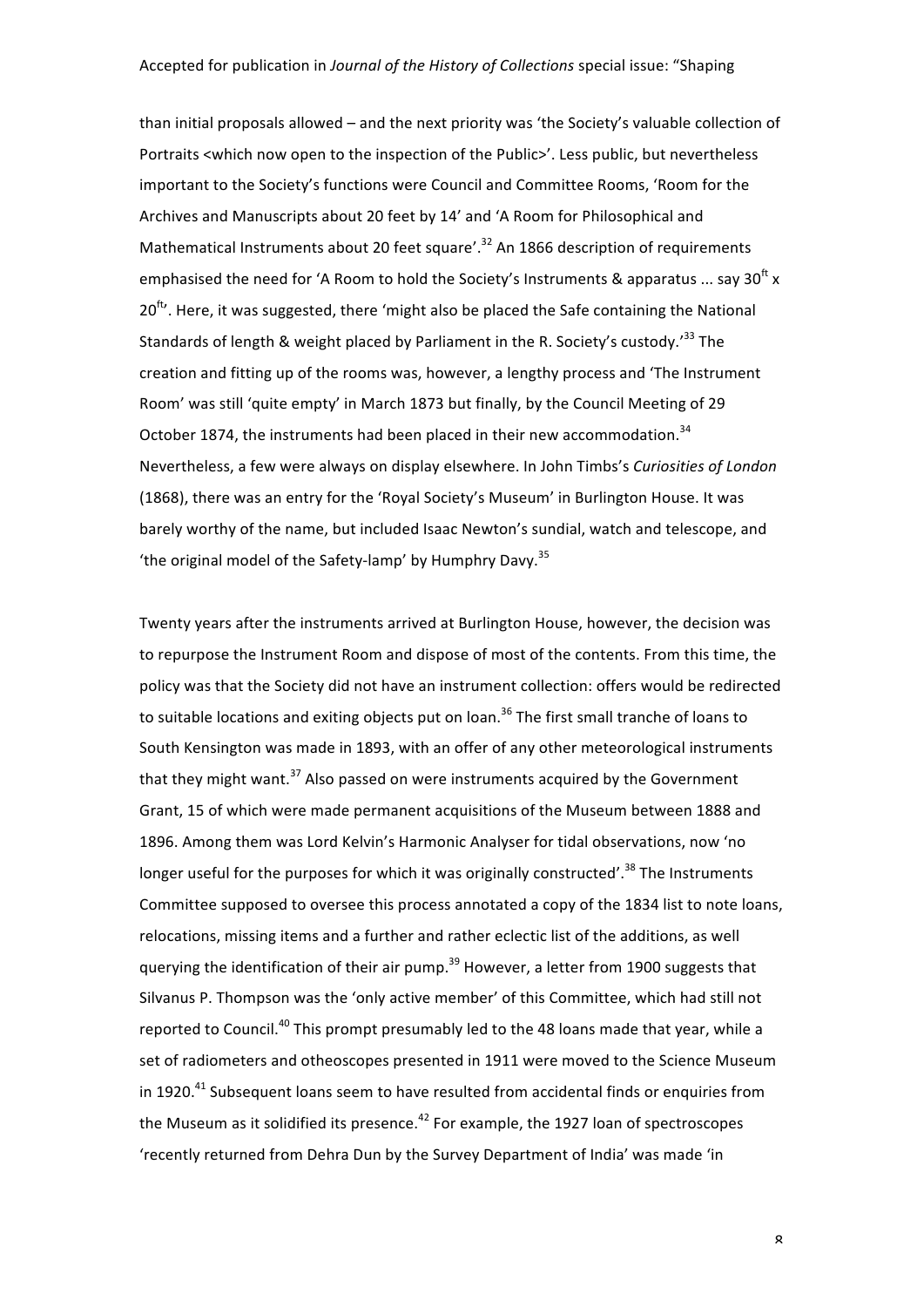response to an application to that effect from the Director of the Museum.'<sup>43</sup> What remained, in theory, were a few 'relics of Sir Isaac Newton and other departed worthies', displayed in a glass case dressed with cloth and surrounded by rope.<sup>44</sup> Yet, once again, the collection was added to even as objects were removed and, by making loans rather than donations, the RS retained control and have been able to call back or loan objects elsewhere as policy or need have changed.<sup>45</sup>

#### **Valuing the Collections**

Anthony Turner has suggested that instruments were not collected 'for their own sake' before the late nineteenth century, although they might be valued for their age and provenance.<sup>46</sup> Robert Anderson adds that before this date 'there was no natural audience for scientific instruments *per se*, unless they be regarded as antiquities or works of art.'<sup>47</sup> Some items in the RS collection, like standard weights and measures or instruments used to produce significant published observations, were important for reference and maintenance of national standards. Several were borrowed for comparison by the Treasury or Ordnance Survey and were of interest as Parliament debated new weights and measures in the 1860s, or feared destruction of their own standards in the Second World War.<sup>48</sup> High quality equipment supplied for expeditions had frequent use.<sup>49</sup> Fellows of the RS were, however, typical in first valuing unused or unusable instruments if they were considered to be personal relics of great lives, bolstered by the story of institutional significance and longevity that they implied. Nevertheless, although interest in relics, which might include instruments, developed there was little concern for retaining instruments that might prove to be similarly noteworthy in the future. The value of collecting contemporary portraits and manuscripts, as a record of the Society's activities and fellowship, was readily understood but the same has never been the case for instruments. However, developing external and internal interest helped them to find value in what they did have.

The scientific instruments were, however, in many ways the least significant of the Society's collections. The Library, portraits, busts and medals were more proactively collected, more valuable and more frequently discussed. Many more pages of the *Record of the Royal* Society were devoted to these collections, which were also insured for higher sums. The Society's 1875 insurance policy was worth £18,000 for the Library and £3,000 for the pictures, while the 'Philosophical Instruments' were insured for the rather less significant figure of £500. $^{50}$  Money and use were the obvious approaches to appreciating the value of

 $\mathsf q$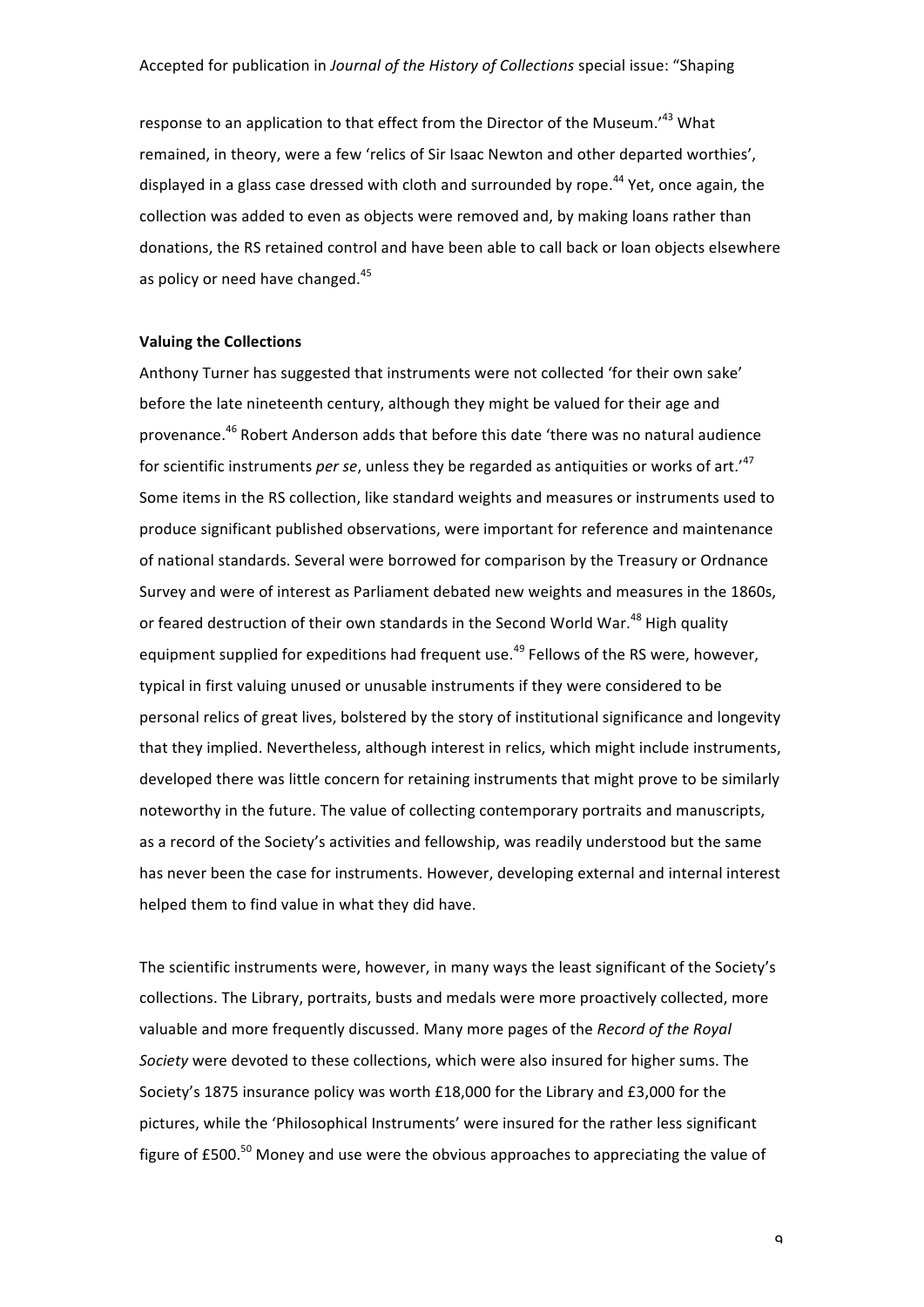the Society's instruments. Unsurprisingly, this was the instinct of instrument makers; the fact that Dollond, Troughton and Simms were asked to comment suggests this was also true for the Society's officers. Simms had concluded that 'the most important & useful instruments are those that I find are in the best condition', noting too that a repaired and redivided 12-inch quadrant by Bird 'would be an acquisition to a young Astronomer'. However, he acknowledged a different kind of significance for the chronometers by Arnold: they were 'highly curious' because of 'having accompanied Capt. Cook' and because they could illustrate 'the progress to the Modern compensating balance.'<sup>51</sup> Others on the committee may have felt similar kinds of interest even in items Simms judged 'apparently useless', for not all were disposed of, although a range of old and foreign equipment was.<sup>52</sup>

Some objects had long been considered, and referred to, as relics, while others became so due to age and developing interest in the Society's, and science's, history. It appears that the possession of some acknowledged relics encouraged the reframing of other, hitherto less reified, objects. The arrival of the Newtoniana gifted to the Society by Charles Turnor in 1843, which included wood from the famous apple tree and a sundial taken from the wall at Woolsthorpe Manor, undoubtedly helped shift some 'instruments' to 'relics'.<sup>53</sup> It was in this year that the Society clarified their view that certain objects were too historically important to be taken out of their apartments, including Newton's telescope, which had also had a glass case made for it in 1827.<sup>54</sup> This view was also taken of objects symbolic of the Society's corporate status and history, such as the mace given by Charles II and the inkstand donated by Joseph Banks. As far as insurance values were concerned, the Newton Collection was worth £400, and the mace and charter book  $£190.<sup>55</sup>$  Such objects were, however, increasingly described as 'irreplaceable' and 'invaluable', possessing instead 'value as historical records'.<sup>56</sup>

The Relics were a different category from the objects in the Instrument Room, and were often displayed in the Society's apartments. Typically, they emphasised the personal and the bodily. Newton's hair, death mask, autograph and portraits were displayed alongside the sundial and telescope, instruments that gained value by having been made as well as used by him. The associations of 'Cook's chronometers' were valued but it was always better to be able to state that, for example, the safety lamp was 'made by Sir Humphry Davy's own hands'.<sup>57</sup> Likewise, a brass plaque attached to Newton's telescope records, in suitably if fictionally antiquated language, that it was 'inuented bi  $S<sup>r</sup>$  Isaac Newton and made with his

 $1<sub>0</sub>$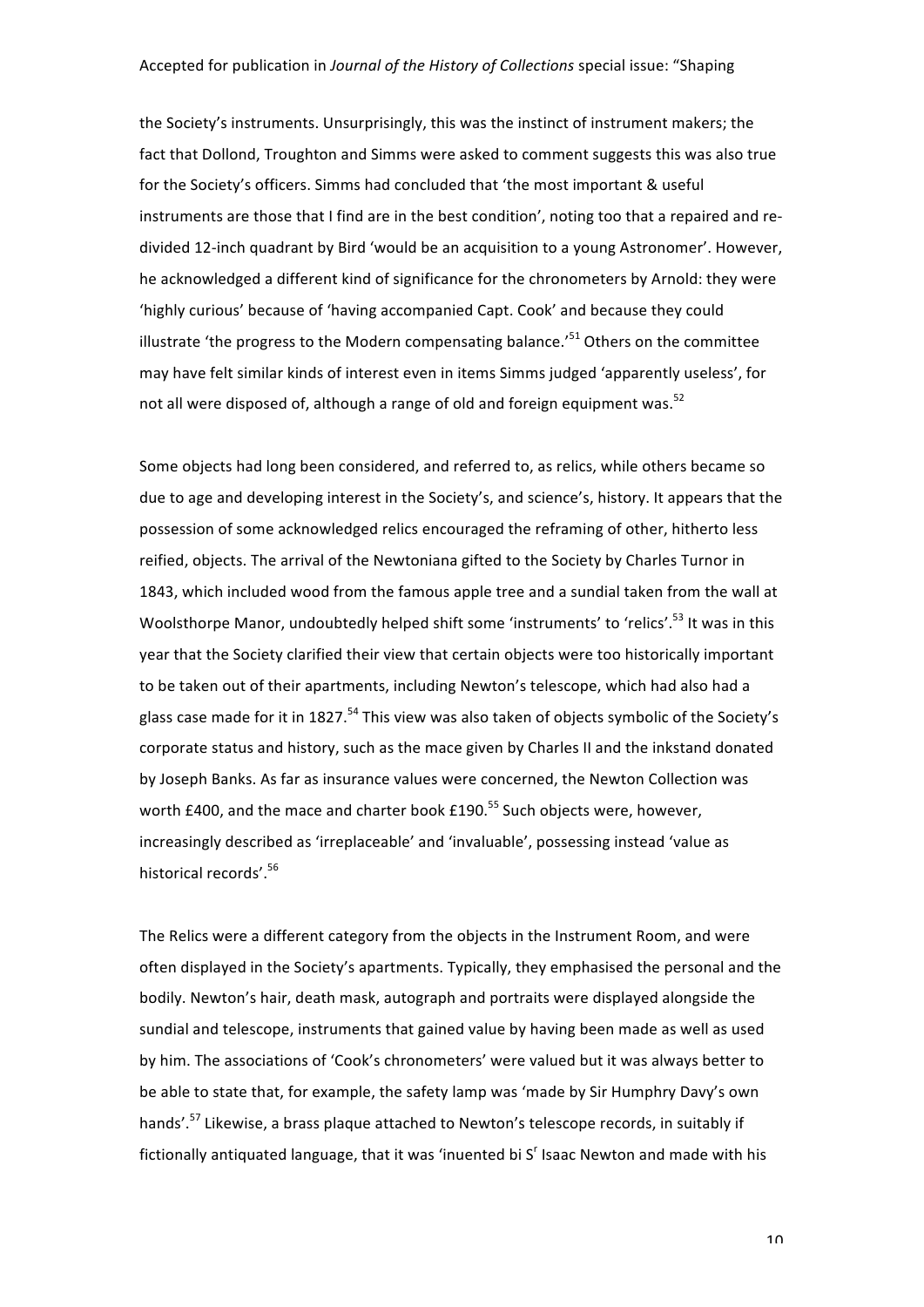own hands'.<sup>58</sup> On the few occasions that the Society made proactive acquisitions it was always as relics. While gifts of portraits, manuscripts and, less often, objects might be accepted, they rarely bought items offered for sale. The exceptions included a chair marked 'R.S. 1691', believed to have belonged to the Society's former president, Robert Southwell, which was purchased from a sale at Christies' in 1935, and a Darwin-associated item when Down House was being emptied in 1899.<sup>59</sup> George Darwin was informed that the RS 'would much like to take custody of any article which it might be desirable to preserve as a memorial of Mr. Charles Darwin', and he was persuaded to present the barometer used during the *Beagle* voyage.<sup>60</sup>

By the mid-nineteenth century, the most significant of the Society's relics generated reverence, pilgrimage and even ritual. Newton's death mask was to be 'hallowed and preserved with religious care'.<sup>61</sup> His telescope attracted visitors and was included in the ritual surrounding the inauguration of a statue of Newton in Grantham in 1858.<sup>62</sup> The Assistant Secretary, Walter White, was instructed not let the relic out of his sight during its travels.<sup>63</sup> He, the visiting dignitaries and Grantham crowds watched the 'telescope carried in the procession by some of the Grammar School boys' on a red velvet cushion (Fig. 2).<sup>64</sup> The telescope was frequently illustrated and readily recognised: much modified, it was a deliberately iconic reconstruction of the Royal Society's 1672 drawing.<sup>65</sup>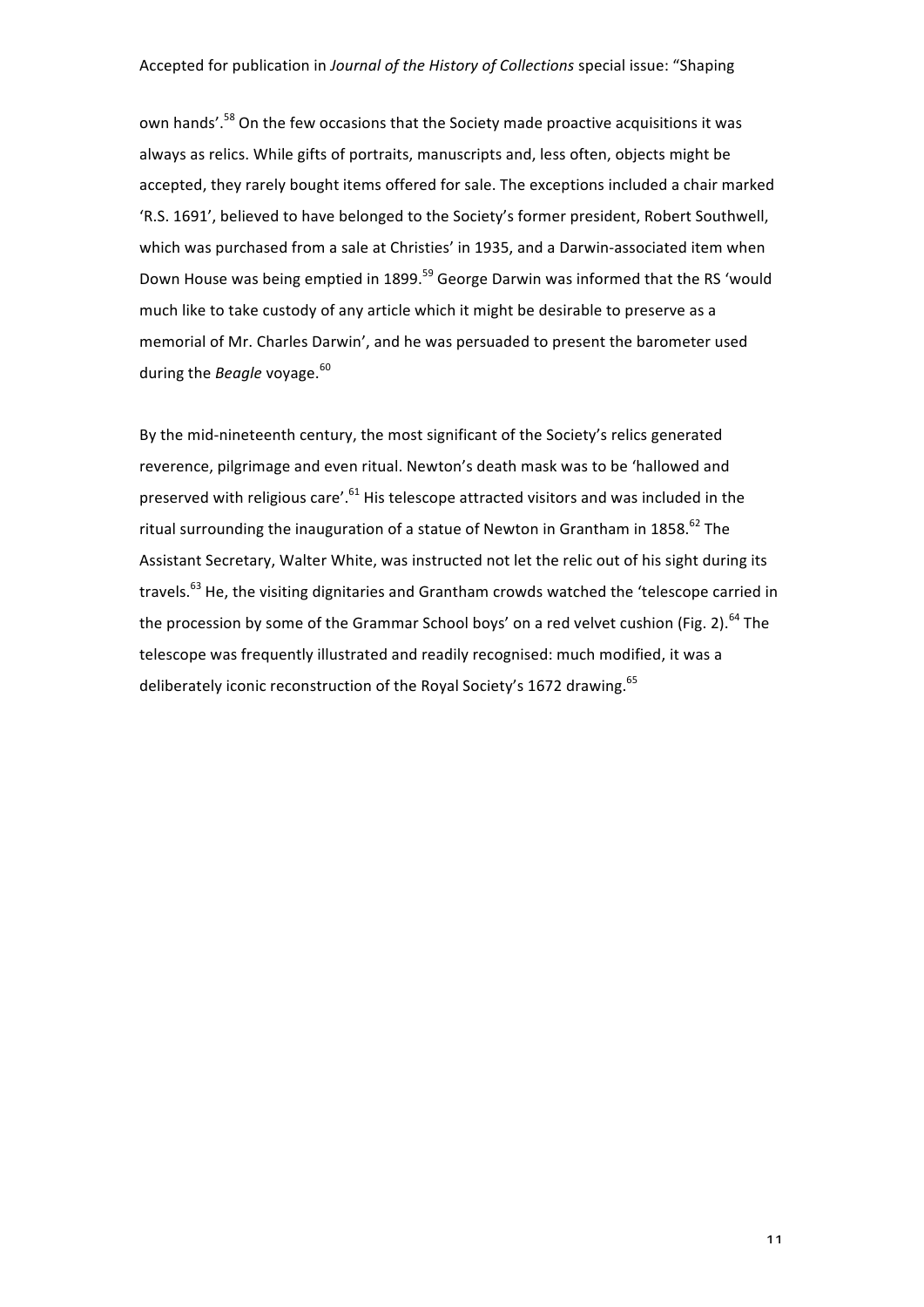

Figure 2: 'Inauguration of the Statue of Sir Isaac Newton', *Illustrated London News* 33 (1858), p. 299. The telescope, in its glass case, is displayed in front of the statue alongside a copy of Newton's *Principia* and a prism. Credit: Wellcome CC BY.

Far less visually appealing, but continually secured and accounted for, were the Huygens lenses (Fig. 3). Their significance in the history of optical science has prompted a succession of individuals from the eighteenth to the twenty-first centuries to explore and make use of them. $^{66}$  While the personal associations are there  $-$  the lenses bear original signatures and later inscriptions record that they were 'made by the celebrated Huygens' – they required an active and technical engagement of their devotees.<sup>67</sup> Attempts were made to explore their optical qualities and, until the late nineteenth century, to use the lenses for new observations. This was also a means of treading in the footsteps of celebrated forebears. It was 'desirable to form a just estimate of the tools with which our ancestors worked' or to understand 'how they contrived to get the eye and object-glasses of these unweildly [sic] machines *married*, or brought parallel to each other for perfect vision'.<sup>68</sup> Among the encounters that were inscribed on the lenses themselves was that of William Derham, who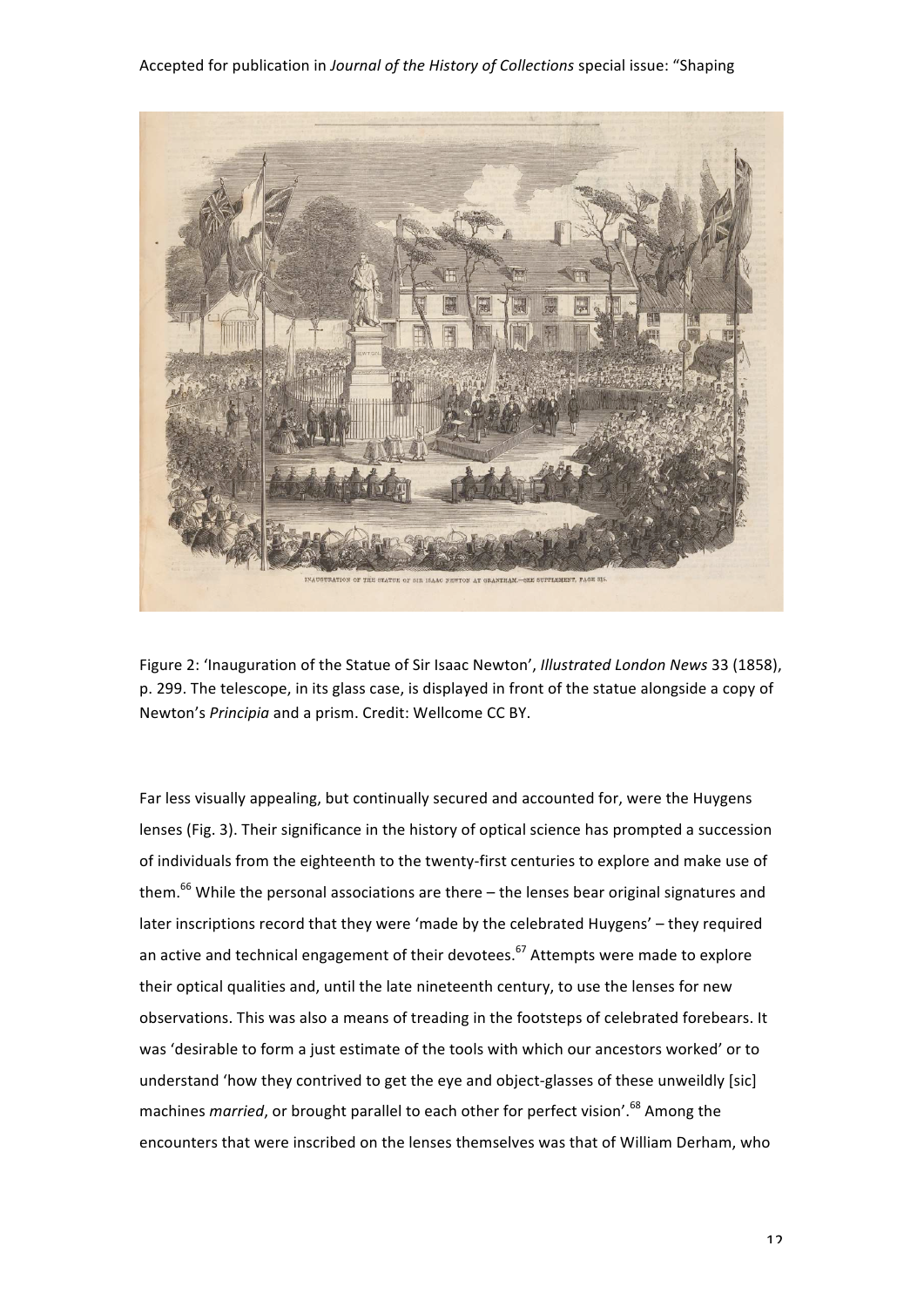added on the aerial telescope object glass, 'Vitrum praestantissimum' (Most excellent glass).<sup>69</sup>

Figure 3: 122-foot focal length object glass, by Constantine Huygens (Royal Society, MO/2), c. 1691, within its 19th-century mount. Credit: ©The Royal Society.

The various inventories of the RS instrument collections are revealing of changing attitudes. The 1834 catalogue of 'Instruments and Apparatus Belonging to the Royal Society' listed the objects with names of makers, owners, occasionally donors and references to *Philosophical Transactions*. Dates of manufacture were rarely of interest, and chronology was subservient to the original organisation of the list by scientific field and instrument type.<sup>70</sup> Newton's telescope appeared at 28, among other telescopes, and the supposed Boyle 1662 air pump at 49, originally under the heading 'Philosophical'. By the end of the century there had been a significant shift. In the first edition of *The Record of the Royal Society*, Newton's telescope  $-$  identified as the most significant item by being illustrated  $-$  appeared within the separate list of the 'Relics of Sir Isaac Newton', along with items from Woolsthorpe, Newton's death mask, hair and (purported) chair. In the following list of 'Other Relics and Instruments', dates had become more significant, with the air pump coming first, and the model of a ship designed by William Petty, donated in 1685, second (see Fig. 1).<sup>71</sup>

Compiling inventories and investigating the collections had usually been a matter for ad hoc committees, aided by instrument makers and the Society's secretaries or librarians, who dug up records of donation and use. These individuals mediated the objects in day-to-day dealings, in person and via correspondence. They were often required to show or talk about the collections with journalists or visitors and, as a result, might explore and research them for their own interest or on behalf of the Society. Charles Weld, Assistant Secretary and then Librarian for 16 years from 1843, did a great deal of work on the historic collections to produce his *History of the Royal Society* (1848), a catalogue of the portraits (1860) and a number of other works. Walter White, sub-Librarian and then Assistant Secretary in 1844-1885, was likewise required to take an interest in the Society's history, manuscripts, paintings and artefacts. As well as having maintained custody of Newton's telescope in Grantham he was, for example, asked to show Thomas Babington Macaulay 'our relics of Newton' in 1849 and to 'plan [the] Newton collection for [the] glass-case' in 1874.<sup>72</sup> Herbert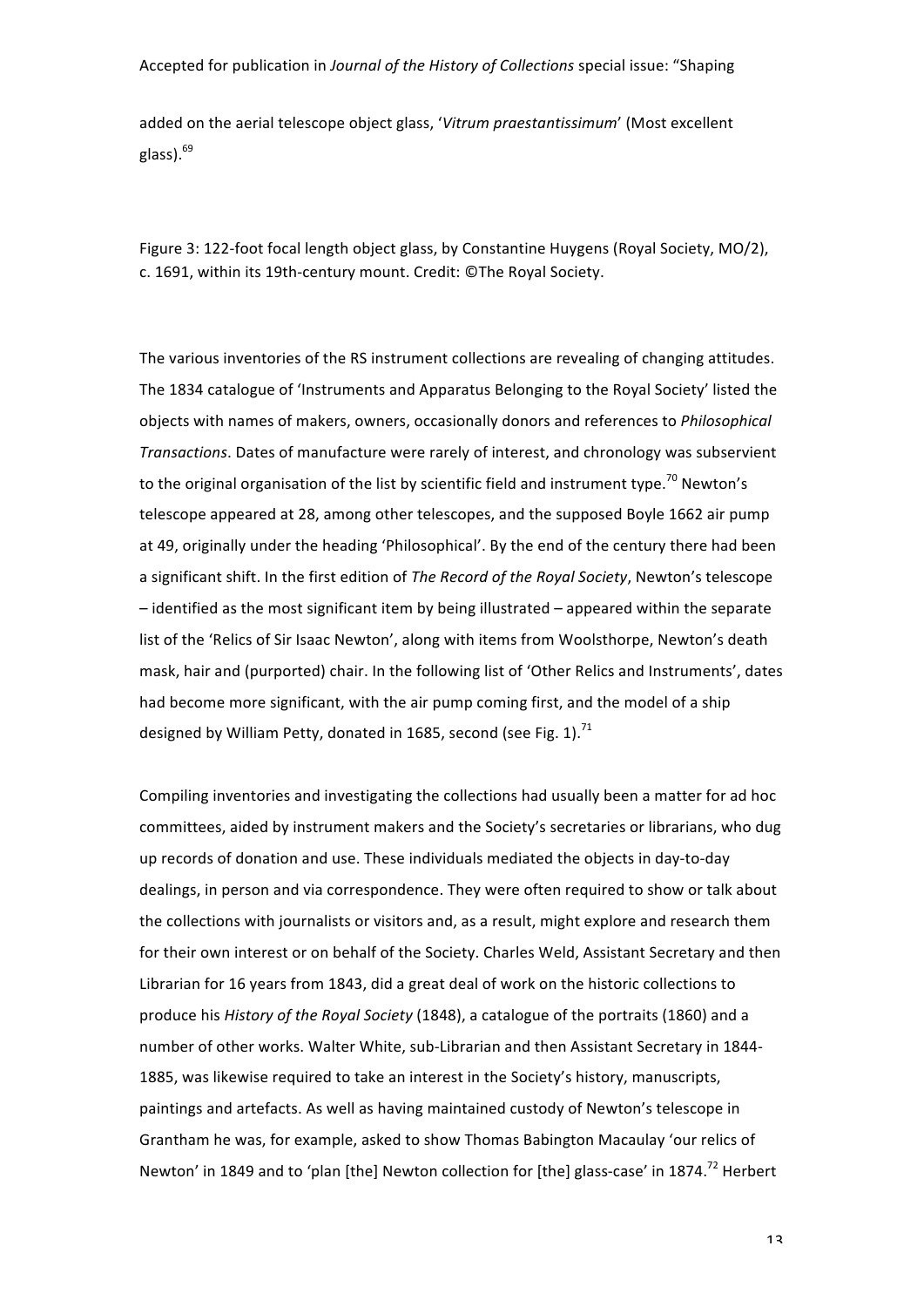Rix, Assistant Secretary 1885-96, wrote on three articles on the Society and its history for the illustrated magazine *Leisure Hour*, which included a new engraving of Newton's sundial, as well as of the Royal Society's mace, charter book and chest.<sup>73</sup>

Treasurers also had an impact on object collections. Sir John Evans, in that role 1878-98 and previously on Council, was an archaeologist and numismatist, as well as a paper manufacturer and President of the Society of Antiquaries (1885-92).<sup>74</sup> He displayed objects of historic and archaeological interest at several of the Society's conversazione and undoubtedly helped develop a sense of antiquarian interest in at least some of the Society's instruments, adding a perspective associated with the slowly developing appreciation of historic instruments at this period that was lacking in the more education-focused context of the South Kensington Museum with which the RS more frequently engaged.<sup>75</sup> Evans was the father of Lewis Evans, later famous as owner of the founding collection of the Museum of the History of Science in Oxford. Probably through his father's influence he exhibited some ancient astrolabes and other fifteenth- to eighteenth-century instruments at an 1896 Royal Society conversazione and lent others to the 1876 Special Loan Collection Exhibition.<sup>76</sup> As discussed in the following section, the rising interest in display of scientific objects and collecting historic instruments was important for the reframing of the RS collections.

The most significant individual in this story was Colonel Sir Henry Lyons, who was Director of the Science Museum between 1920-33 and, from 1935-40, Chair of its Advisory Council. Lyons was also very closely involved with the Society, rising to Foreign Secretary (1928-9), Treasurer (1929-39) and Vice President (1928-1939). He developed a clear view on the function of historic science objects as he expanded the Museum's displays and collections, and played a role in researching the RS collection. In 1933 Lyons wrote that the 'key-note' of the technical and scientific museum 'is development' and displays should illustrate man's progress over time, showing 'the earliest tools and processes which he employed ... in relation to the later and more advanced types which he produced as his knowledge and skill increased'.<sup>77</sup> The Museum's historical collections developed significantly under his watch, including with loans from the RS. A 1932 resolution stated that the Society's 'historic scientific instruments ... [should] be dealt with at the discretion of the Assistant Secretary subject to the approval of the Treasurer', and correspondence between the two chased up objects and organised the c.46 loans of the 1920-30s.<sup>78</sup> It was Lyons, too, who was behind the effort to list, trace and research the Society's collections for the 1940 *Record*. Here is

1 $\Lambda$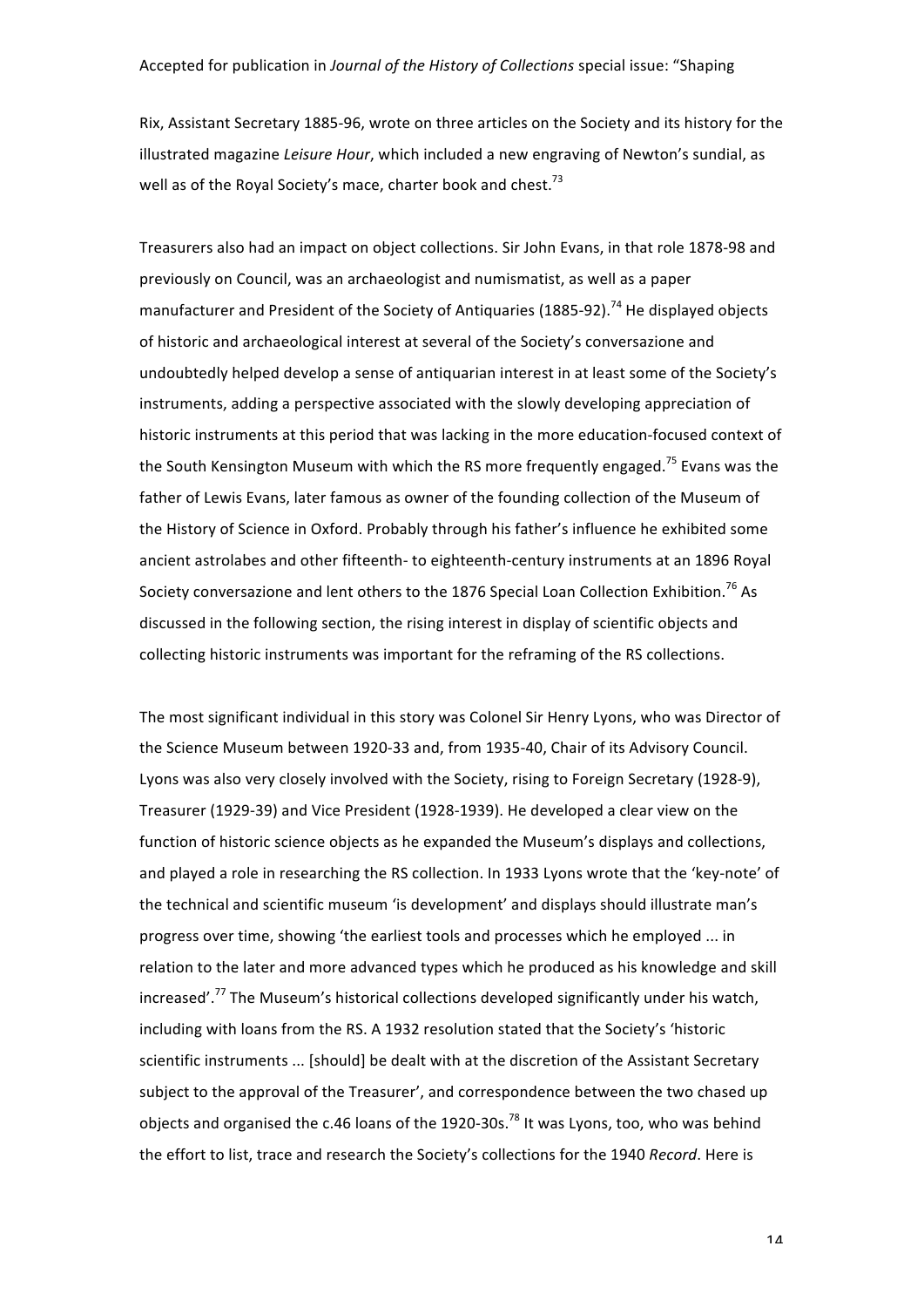displayed a real sense of interest in the development of the collection, echoing the Science Museum's shift towards history under Lyons and discussions of the history and significance of collections in its series of *Handbooks*.<sup>79</sup> Although, by this date, few items beyond the acknowledged Relics remained recorded as in the Society's possession, we finally see an interest in the history of the objects as a collection.

#### **Displaying the collections**

The activities of the Society's officers, and their interactions with other institutions and individuals, point to ways in which the collections were put to use, reflecting and influencing the shifting perceptions of their value. These developed over time and out of particular requirements of the Society and external developments, as well as in response to the interests of individuals. They included the public presentation of the Society, whether to visitors to the apartments  $-$  privately arranged or at the annual conversazione  $-$  and via the press. A particularly significant event was the 1876 Special Loan Collection of Scientific Apparatus exhibition at South Kensington and the subsequent development of instrument collections in national museums.<sup>80</sup> The Royal Society loaned more than 30 items to this enormous exhibition, which drew attention to the existence of other collections, nationally and internationally, and emphasised a story of historical development as well as recent achievement. It also led ultimately to the foundation of the Science Museum and the Society's policy of making loans. These moves, in their different contexts, raised the significance of both the retained objects and the loaned collection.

The chief occasion on which the Royal Society's rooms and their content were put on show was during its conversazione (Fig. 4). $81$  On these occasions an eclectic mix of objects, experiments, specimens and images, brought in by Fellows and others for the occasion, were displayed. Most were removed after the event, although a few remained with the Society. At least one or two have done so permanently enough to have been absorbed into the collections. For example, some corn grown under electric light by Charles William Siemens was displayed at a conversazione in the 1880s, was found 'In the long glass  $\leq$ topped> case' in the 1890s and was loaned to the Science Museum from 1900.<sup>82</sup> A series of X-ray photographs taken at the conversazione held in 1896 have also been kept.<sup>83</sup> The radiometers and otheoscopes used by William Crookes to illustrate papers read to the Society between 1875-78, and probably featured in at least one conversazione, were given to the RS in 1911.<sup>84</sup> While emphasis was typically on the new and recent, as we have seen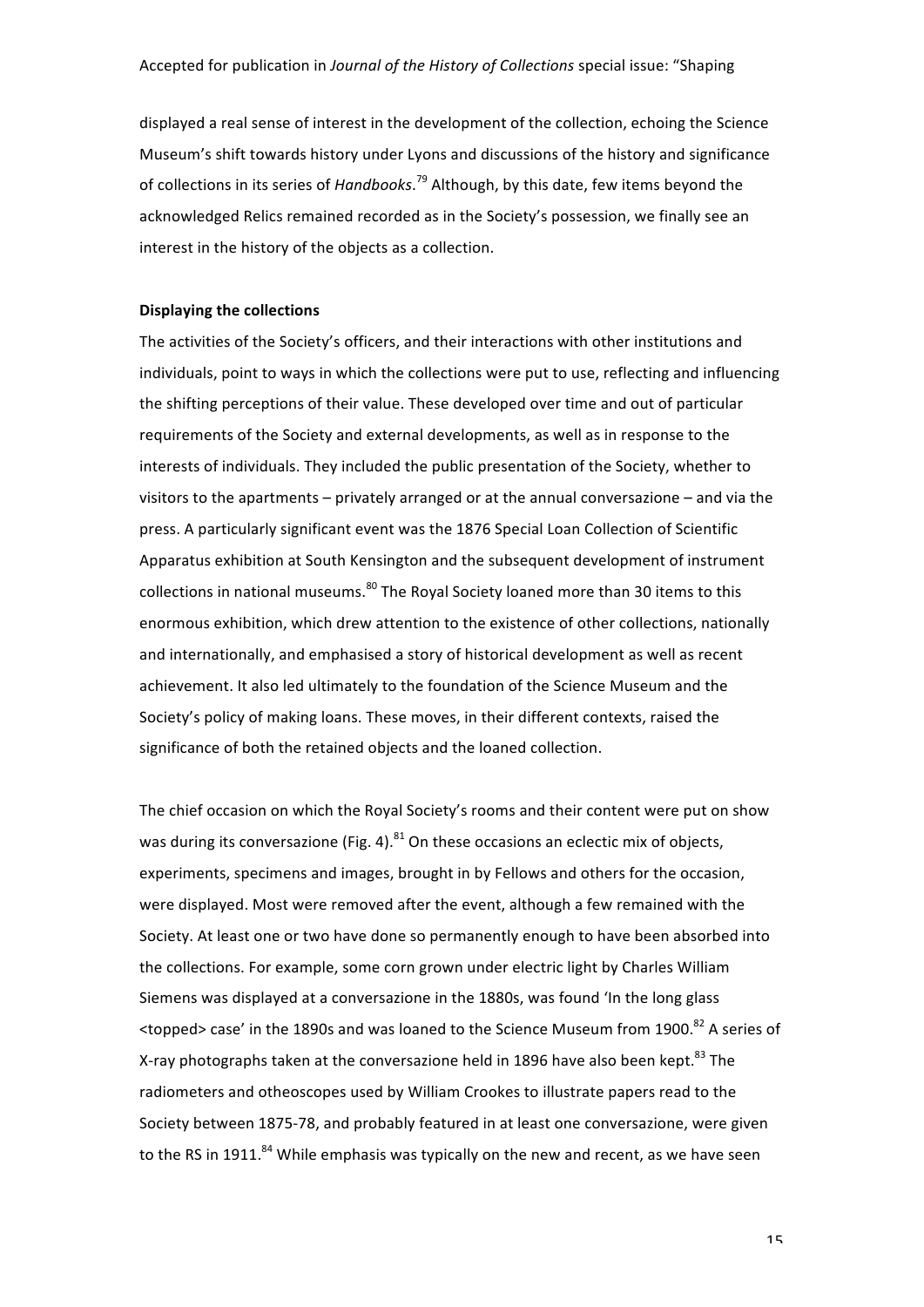the exhibits also included antiquities and objects of historic interest. In 1887 the lawyer and microscopist Frank Crisp 'exhibited a curious collection of early microscopes' including one said to be by Giuseppe Campani and 'probably the earliest microscope extant'.<sup>85</sup> In the twentieth century, scientific instrument and manuscript collector George H. Gabb was a ubiquitous presence: in 1947 it was reported that he had 'exhibited at every Royal Society conversazione for the last forty years.'86

Figure 4: 'Conversazione of the Royal Society at Burlington House', *The Graphic* 968 (16 June 1888), p. 629. Credit: British Library Newspapers.

The Society's existing 'large and interesting collection of portraits' and, to a lesser extent, its relics, were inevitably part of the display too. $87$  Newspapers typically described the novel exhibits and listed many of the attendees but might also comment on the surroundings and history of the institution. The Society's own material tended to be treated more as a museum exhibit, placed in showcases, unlike the objects actively shown and demonstrated by exhibitors. In 1934, for example, Lyons was in charge of planning the content of six newly glazed showcases, including one for the charter book, one for the Newton relics, and four for manuscripts.<sup>88</sup> RS collections were also featured in relation to appropriate anniversaries or as recent arrivals. Thus the Society could tie its story to that of famous people and events, and to the generosity of donors. A report of the 1842 conversazione noted the recent gift of Charles Blacker Vignoles, a railway engineer and remote descendant of Newton, of 'one of the finest original portraits known of Sir Isaac Newton, one of the early presidents of the society'.<sup>89</sup> Anniversaries linked to Cook brought out the Arnold timekeepers, while bicentenaries of Priestley and Faraday likewise prompted display of appropriate obiects.<sup>90</sup>

Occasionally, the press, especially illustrated periodicals, carried longer articles about the Society that featured the objects that were readily on view. In 1843 the *Illustrated London News* (ILN) featured the RS, depicting and describing its rooms and their contents. The portraits and busts in the print were identified in the text, and a (false) story about the mace recounted. $91$  In similar fashion, a 1863 report took the occasion of the Society's 200th anniversary to describe treasures such as the manuscript of Newton's Principia, the portrait collection and the room, 'which, by its size and decorations, may be said to be truly worthy of a society which, for nearly 200 years, had taken the lead in fostering a spirit of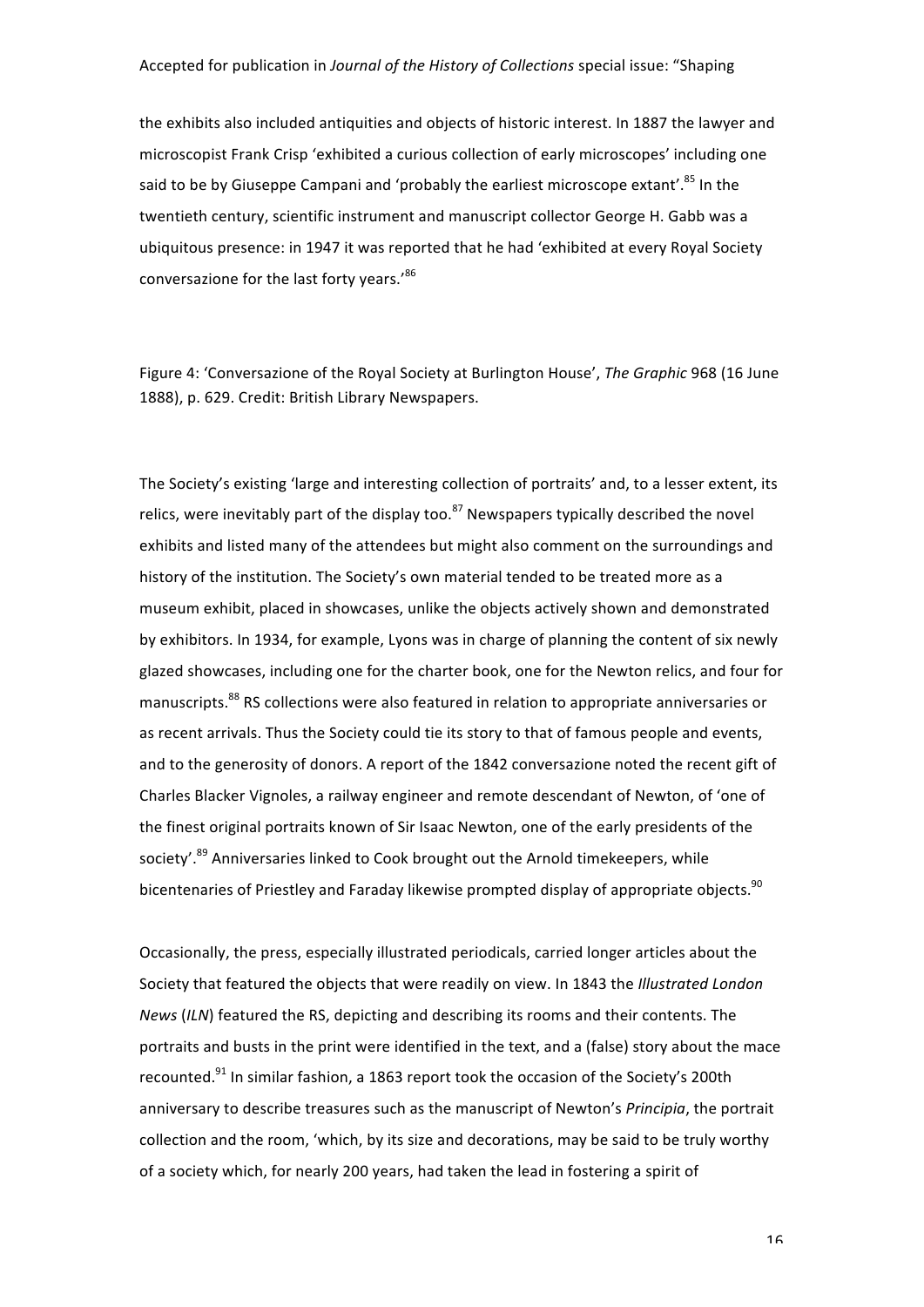investigation into the laws of Nature, and thus promoting the best interests of its country and mankind.' It left it to the very end to add 'a few words on the relics and memorials preserved by the society', although their age and associations might likewise be interpreted as reflecting its significance. These were firstly, of course, those of Newton ('autograph, solar dials, watch, first reflecting telescope, lock of his hair, and mask of his face from the cast taken after death') but also noted was 'Davy's safety-lamp, made by Sir Humphry's own hands' and 'the delicate "balance" left by Sir Joseph Banks'.<sup>92</sup>

As the author of a three-page article in *The Graphic* in 1893 noted, the Newton collection had become totemic for the Society:

Once the president, he is now the patron said of the Royal Society, his relics  $-$  his death-mask, his dial, his telescope, his watch, a piece of his apple-tree, and a lock of his hair – being religiously preserved, and worship being (scientifically speaking) paid continually at his shrine.

The illustrations accompanying this article depicted the Burlington House apartments, the current officers, some of the collection of busts, and key objects: the Society's mace and seal, Newton's dial and telescope, 'Captain Cook's chronometer', Davy's Safety Lamp and W.H. Wollaston's thimble-battery (Fig. 5). These last few were described as 'sundry other curiosities', although Wollaston's battery, which had been presented to the Society by his godson in 1879, led to a short discussion of and anecdote about Wollaston and the simplicity of his apparatus.<sup>93</sup> These items, along with the account of the Society's history and the historic works noted in the Library, were part of the 'quaint and picturesque' details that added colour to the periodical's account of the Society in 'its modern aspect'.<sup>94</sup> They attested its age but also how much things had changed – perhaps, it might be asserted, as a result of scientific work such as that promoted by the RS.

Figure 5: Detail showing some of the illustrations accompanying 'The Royal Society', The *Graphic* 1228 (10 Jun 1893), p. 25. Credit: British Library Newspapers.

The 1876 Special Loan Collection exhibition, on much larger scale, linked instruments and their historical development to the success and future of the nation. It was an outcome of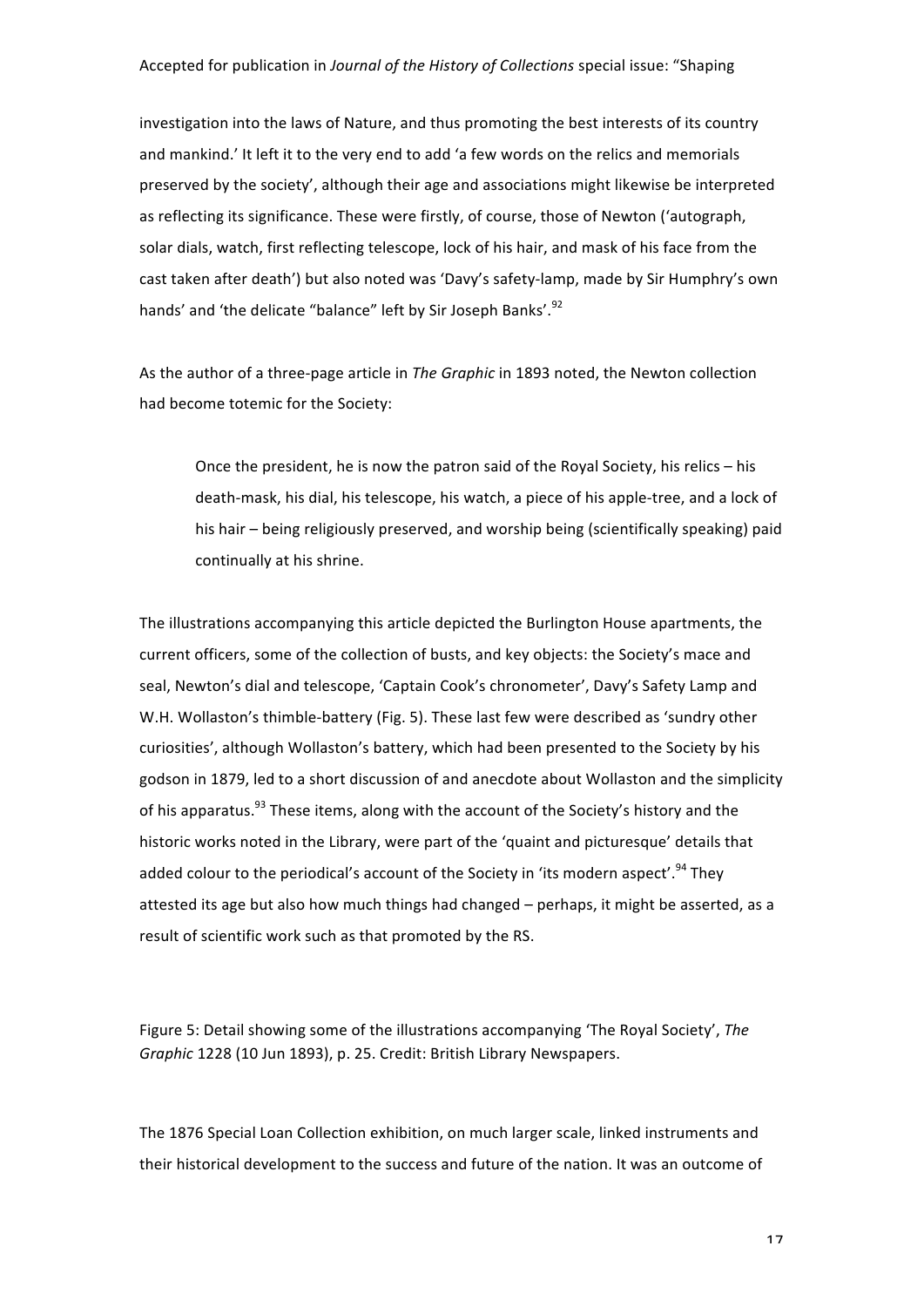concerns that Britain had lost its lead not only in original scientific work but also in the manufacture of instruments.<sup>95</sup> As its catalogue suggested, however, it displayed 'not only apparatus for teaching and for investigation, but also such as possessed historic interest on account of the persons by whom, or the researches in which, it had been employed.' It was to include 'objects of historic interest from museums and private cabinets, where they are treasured as sacred relics, as well as apparatus in present use in the laboratories of professors.'<sup>96</sup> When the Committee of Council on Education made the official request for loans from the Society, they asked for 'any objects it may possess which are suitable for the Exhibition', and 'the original apparatus used by Newton, and Leewenhoek's microscope, were especially mentioned'.<sup>97</sup> The mention of the latter does not suggest good acquaintance with the current state of the Society's collections, despite the fact that more than half of the exhibition committee were Fellows of the Royal Society, including its chief officers.<sup>98</sup> However, they were keen to be demonstrate support for this assertion of the cultural and economic significance of science and its support by government.

The event was, perhaps, more significant for the Society in terms of how it and others might think about the instruments in its collection than the Society's objects were significant for the event's success. Of the 5,000 exhibits, from 1,400 lenders, just over 30 were directly from the Society, although many more were associated with the Society's Kew and Meteorological Committees. A number attracted wider attention, particularly the historic ones. In the opening address at the Physics conference accompanying the exhibition, the section President, William Spottiswoode, picked out, among loans 'especially worth notice', Newton's telescope and the Huygens lenses and there was some discussion of the latter by Professor Pieter Rijke, as he introduced the Huygens instruments loaned from Leiden.<sup>99</sup> This opportunity to compare objects across collections, including from overseas, was unprecedented and had a significant impact in assessing the worth or authenticity of objects, both to their benefit and detriment. Thus Newton's telescope was given little attention in the catalogue, placed as it was after older Galileo-linked instruments from Florence. It was, however, among the 'Historical Treasures' depicted and discussed by the *ILN* on 16 September 1876.<sup>100</sup> To the layman, it seemed, the minority of historic objects, with august associations and quaint looks trumped novelty and complexity.<sup>101</sup> These were understood to be the 'treasures' among the 'very bewildering' mass display.<sup>102</sup> Objects with famous associations were, as usual, of the greatest interest. The ILN noted that Galileo's telescopes were, like Newton's, 'Constructed by himself' and 'made by himself'.<sup>103</sup>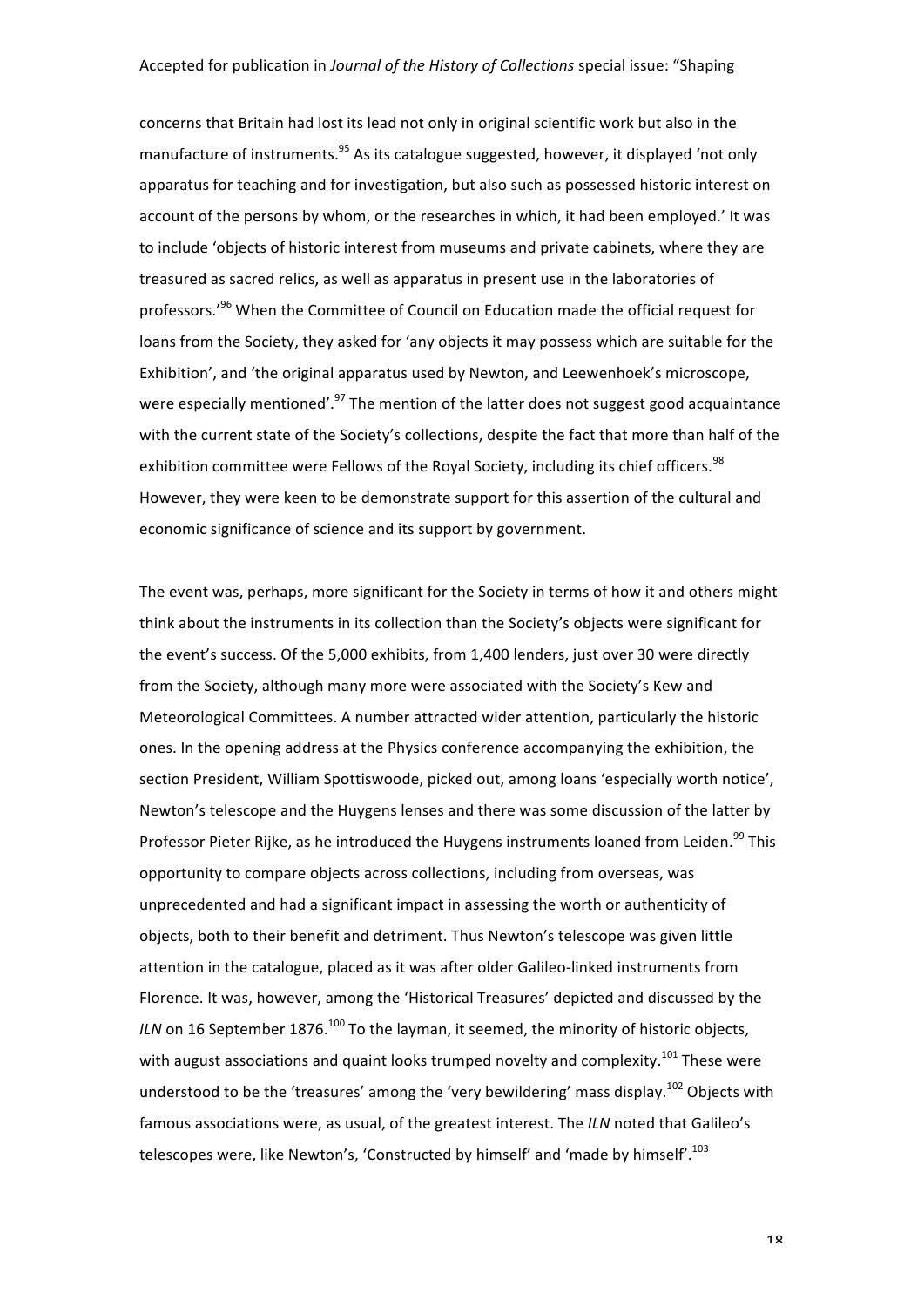The opportunity for mass and comparative display gave the Society's relic of Davy's Safety Lamp lesser billing compared with the many examples lent by the North of England Institute of Mining and Mechanical Engineers. In this case, the oddly-shaped and humble-looking object was not included in the *ILN* illustrated spread of historic objects, which used instead more iconic versions by Stephenson and Davy's later, improved, lamp. A second illustration of further 'Historical Treasures' in the following issue included Otto von Guericke's air pump and Magdeburg Hemispheres, while the RS's air pump was overlooked.<sup>104</sup> This followed the exhibition catalogue, which gave much greater space to these earlier examples. It may have been from this point that suspicions about the attribution and dating of the Society's one were raised. Whilst it was a premier object, and often displayed in the Library, we find that at some point its entry in the object list was marked 'Always a doubt about it' and 'Probably by Hauksbee', although it continued to be listed as Boyle's in the 1897 and 1912 editions of the *Record* and a part of it, lent to the Museum of the History of Science in 1932, was and still is identified with Boyle.<sup>105</sup> In his investigations into the Loan Collection, Peter de Clerq has found that, despite some dubious dating and attributions, there was 'a real concern for what was original, a desire to present the genuine *objet témoin'*.<sup>106</sup>

John Dalton Hooker, President of the RS, had been chief among those suggesting that the Loan Exhibition should lead to a permanent display. The assumption was that many lenders would be happy to leave their objects in situ to create a science museum.<sup>107</sup> However, although over a thousand items remained, and were added to the South Kensington Museum's science collections in 1877, the Society's objects were returned.<sup>108</sup> Many were subsequently transferred back but control was maintained, particularly of the more historic items. The Society decided, for example, not to lend their 'astronomical relics' to the Franco-British Exhibition in 1908, considering them to be of 'great historical interest' and 'irreplaceable were any accident to befall them.' $^{109}$  However, loans for display were allowed on occasion, usually to institutions rather than individuals, and were an important signifier of the RS's cultural significance. Portraits were regularly loaned and in 1896 what was then considered 'Newton's chair', the President's chair and 'Boyle's' air pump were loaned for an exhibition of furniture organised by the Science and Art Loan Department at the Bethnal Green Museum.<sup>110</sup> The Society's officers also agreed to loan the air pump to the Physical and Optical Societies 'for one day only, provided that great care be taken of it and that it be returned undamaged.'<sup>111</sup> However, in 1913, it was, unsurprisingly, thought unlikely that the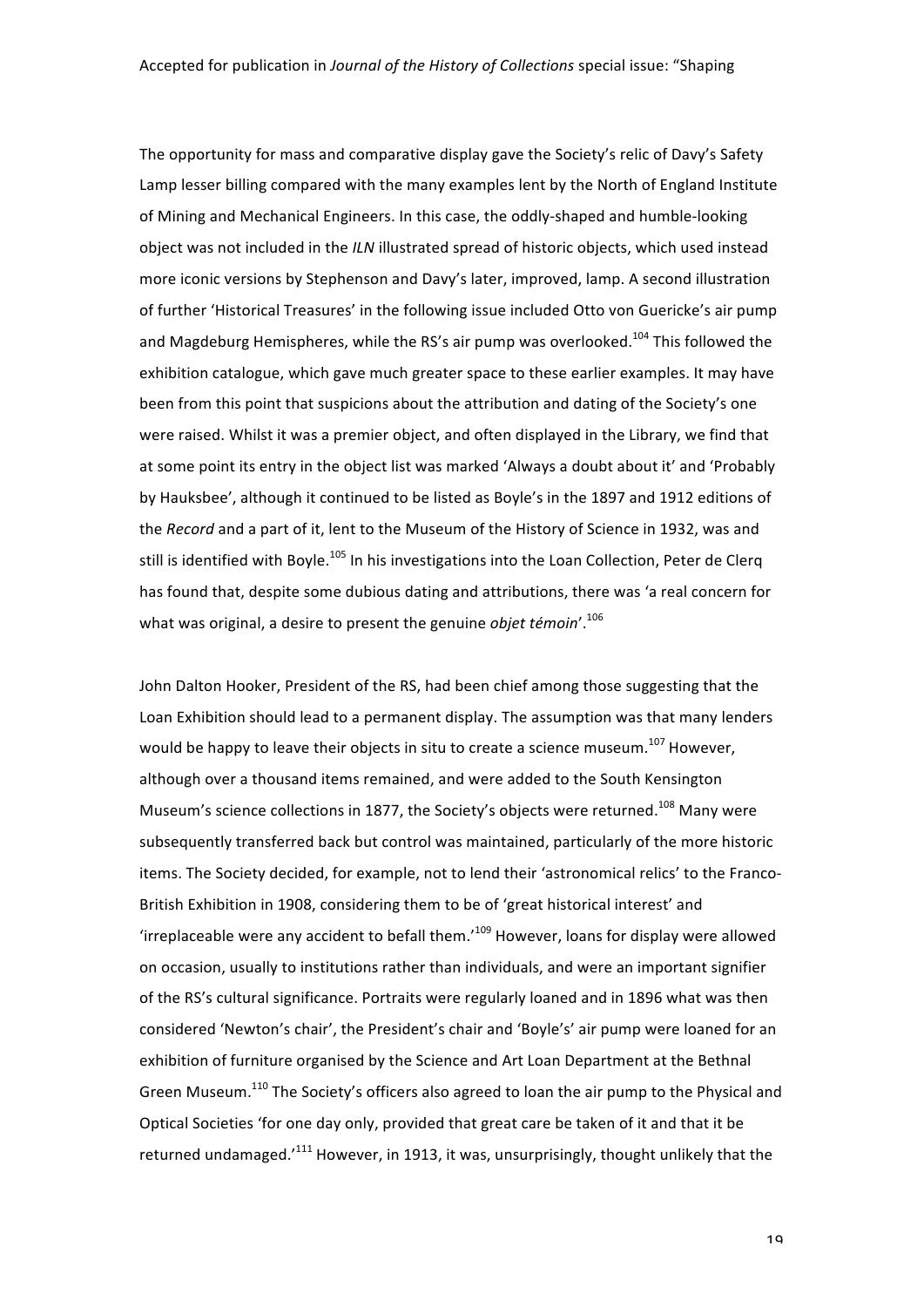Council would agree to its loan, or that of any other historical relics, 'to serve as a property in the Masque of Learning' organised by Patrick Geddes in Chelsea. $^{112}$ 

#### **Conclusion**

Bringing together some of the scattered evidence regarding the nature and movements of the instrument and object collections of the Royal Society has revealed the changing attitudes to these objects, from stored apparatus – that was either considered useful and reusable or obsolete and ready for disposal – to collections of instruments and relics that should be retained for their historic interest. While the care of most of these objects was ultimately delegated to museums, the Society has retained ownership of the collection. A relatively few items have, since the early-to-mid 19th century, been recognized as scientific relics, of value as talismans and for public representation. Individual items, such as the Huygens lenses, have slid between categories, while others have simply 'ended up' in the collection and more have slipped the net when attitudes to loans or grants were lax. The Newton telescope has retained a central function of institutional display. It has never been on loan to the Science Museum (although it may be temporarily loaned to a gallery on science in London, 1550-1800, opening in 2019) and continues to play its traditional role, displayed to dignitaries and visitors to the Society's building. The 350th anniversary of the Society, marked in 2010, included the telescope in the Summer Science Exhibition, where it was duly shown to the politely interested monarch.<sup>113</sup> This anniversary was the most recent occasion on which the RS made significant use of its object collections, including recalling loan items from the Science Museum. Key corporate signifiers like the mace, ink stand and founders' portraits were brought onto the stage of the Royal Festival Hall for the anniversary Convocation, while a significant number of objects were exhibited in their Carlton House Terrace building and featured by the press. $114$  In an image gallery accompanying a BBC Radio 4 'Today' feature on the Society's anniversary on 24 June 2010, Newton's telescope and death mask, wood from the Woolsthorpe tree (part of which was sent to space on a NASA shuttle mission in May that year) and Davy's Safety Lamp are all present and correct.<sup>115</sup>

The opportunities for use and display of instruments as relics within the Society's buildings and in the press helped solidify their role as part of its identity. The shape of the RS collection and attitudes toward it have thus been influenced by internal affairs and individual interests. Matters of space and storage prompted attempts to get to grip with an ever-changing set of objects, but interest in the history and contemporary role of the Society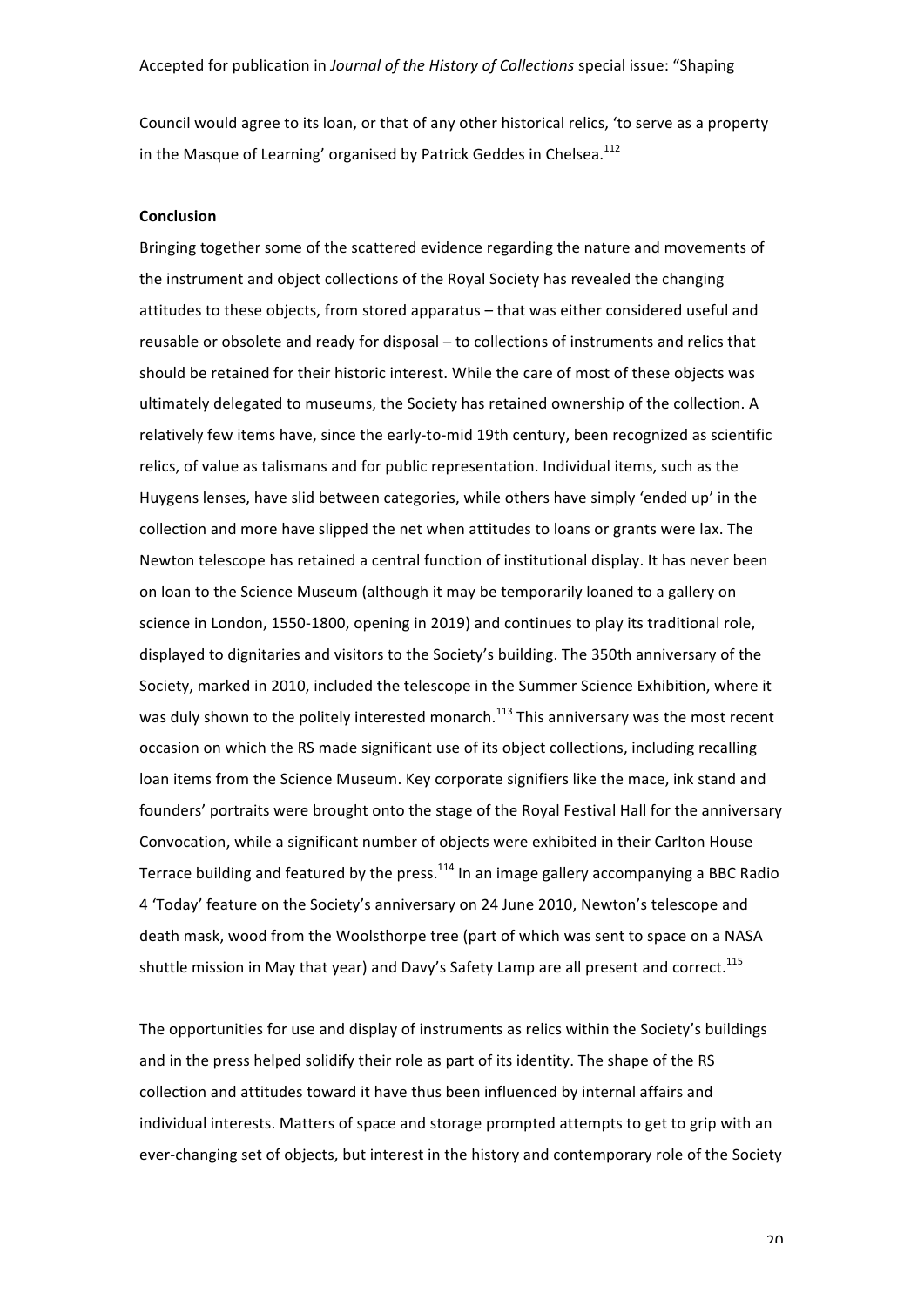have also had their impact on decisions about the representation and future of the collection. External events and enquiries, however, often made a more significant impact; the sense that the Society had a collection worthy of care and consideration was developed by requests from Fellows, journalists, curators and others to see, borrow or illustrate their objects, papers and paintings. Increasingly, as individuals like Lewis Evans and George Gabb developed their instrument collections and expertise, and as the Science Museum took shape, the Royal Society's collection took on significance within a wider field. Their loan and display alongside other collections brought them clearly into the sphere of museum objects, while Society developed a role as a cultural institution, loaning to others and allowing objects and manuscripts to be copied, drawn or photographed in its apartments. The collections have, therefore, been shaped by their history and location, and by their custodians and users. They have also, by their individual 'biographies' and collective physical presence, shaped internal and external understandings of the Society's role, both past and present. 

#### **Address for correspondence**

Dr Rebekah Higgitt, Centre for the History of the Sciences, School of History, University of Kent, Canterbury, Kent CT2 7NX. *R. Higgitt@kent.ac.uk* 

#### **Acknowledgements**

I would like to thank Sam Alberti and Carin Berkowitz for their very helpful comments and suggestions on earlier versions of this paper, as well the participants of the 2018 Cain Conference. I am particularly grateful to Ali Boyle and Keith Moore for their generosity in providing access to their collections' databases and their comments on drafts of the accompanying object list.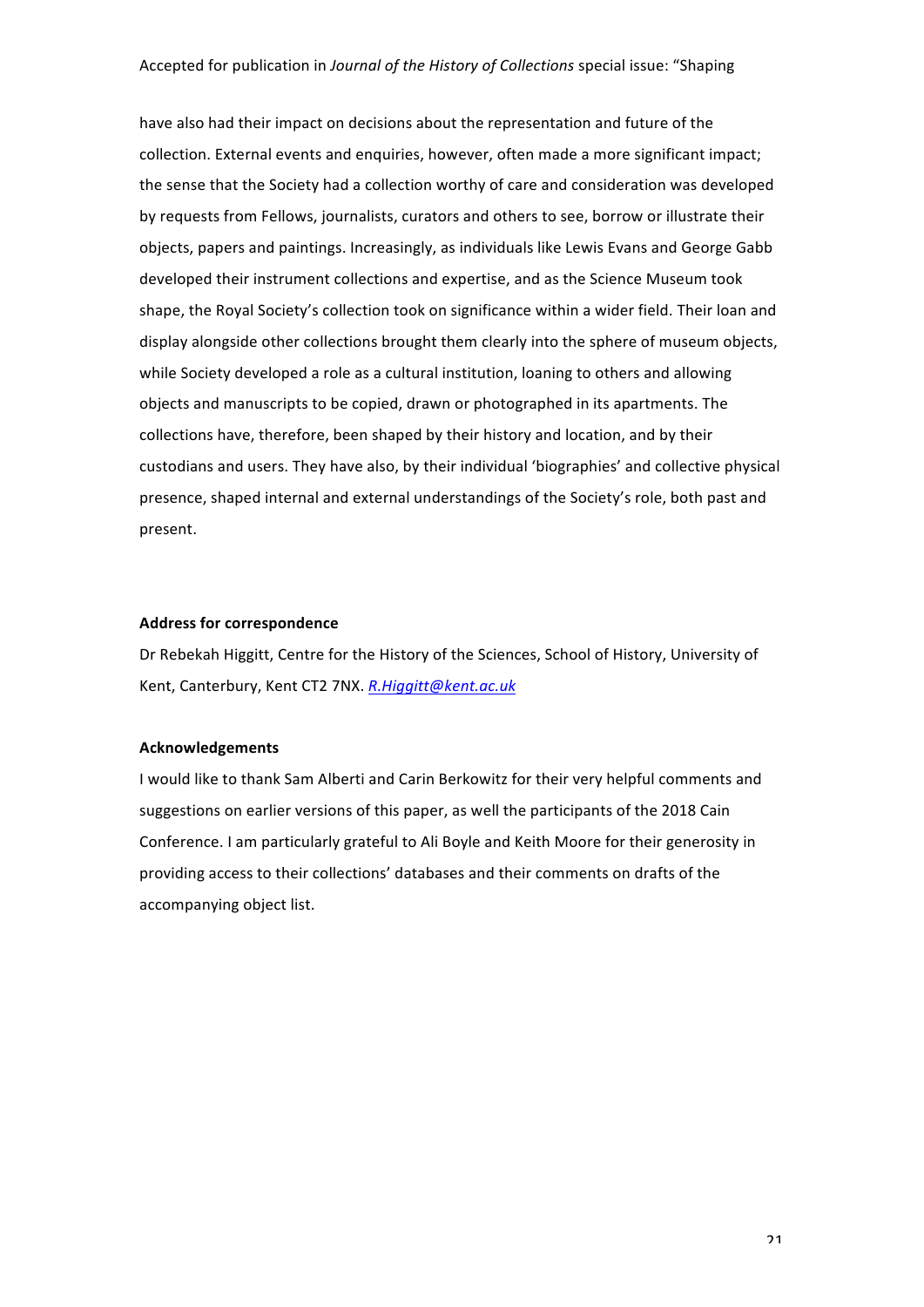#### **Notes and references**

!!!!!!!!!!!!!!!!!!!!!!!!!!!!!!!!!!!!!!!!!!!!!!!!!!!!!!!

 $^1$  See for example J. Thomas, 'Compiling "God's great book [of] universal nature": The Royal Society's collecting strategies', *Journal of the History of Collections* 23 (2011), pp. 1--13; M. Hunter, 'The  $2$  R.L. Kremer, 'A time to keep, and a time to cast away: thoughts on acquisitions for university instrument collections', Rittenhouse 22 (2008), pp. 188--210 discusses unused objects as in a liminal state, 'precariously poised between active life in the laboratory and death in landfills or scrap metal recyclers.' (p. 188). As Marples, op. cit. (note 1) shows, however, the early 18th-century Repository was, although passively collected, actively used and exchanged.

<sup>3</sup> A.D.C. Simpson, 'Newton's telescope and the cataloguing of the Royal Society's Repository', Notes and Records of the Royal Society of London, 38 (1984), pp. 187—214; A.R. Hall and A.D.C. Simpson, 'An Account of the Royal Society's Newton telescope', *Notes and Records of the Royal Society of* London 50 (1996), pp. 1--11.

<sup>4</sup> Although focused on universities, Lourenço's category of 'second generation collections', typified by a collecting process of 'historical accumulation', is pertinent here: M.C. Lourenço, 'Between Two Worlds: The Distinct Nature and Contemporary Significance of University Museums and Collections in Europe' (PhD Thesis, Conservatoire national des arts et métiers, 2005), pp. 39--40, see also 76--80. <sup>5</sup> See P.J.T. Morris (ed.), *Science for the Nation: Perspectives on the History of the Science Museum* (London, 2010) and Alison Boyle's paper in this special issue.

 $^6$  See P. de Clercq and A. Turner (eds.), 'Origins and evolution of collecting scientific instruments', Journal of the History of Collections 7 (1995), pp. 133--268, including Turner's 'From mathematical practice to the history of science: the pattern of collecting scientific instruments', pp. 135--50.  $^7$  On changing value of objects, see I. Kopytoff, 'The cultural biography of things: commoditization as process', in A. Appadurai (ed.), *The Social Life of Things: Commodities in Cultural Perspective* (Cambridge and New York: 1986), pp. 64--91.

 $8$  Museums are by no means the only location in which instruments are or have been displayed: see S. Ackermann, R.L. Kremer and M. Miniati (eds.), *Scientific Instruments on Display* (Leiden and Boston, 2014).

 $^9$  See A. Filippoupoliti, '"A small but choice collection of instruments": the early days of the Royal Astronomical Society of London collection', *Museum History Journal* 5 (2012), pp. 105--126 and Jane Wess, The Role of Instruments in Exploration: A Study of the Royal Geographical Society 1830-1930 (PhD Thesis, University of Edinburgh, 2018).

 $10$  On the gifting of objects to another kind of corporation, a Livery Company, see J. Kilburn-Toppin, 'Gifting cultures and artisanal guilds in sixteenth- and early seventeenth-century London', The *Historical Journal* 60 (2017), pp. 865--87. The Society's recording of gifts, a habit that, like the use of eponyms for lectures or medals paid for by bequests, might encourage others to follow suit, has always been more thorough than its records of objects. See forthcoming essays by M. Berretta, on eponyms, and R. Higgitt, on the RS Copley Medal, in *Nuncius* (December 2019).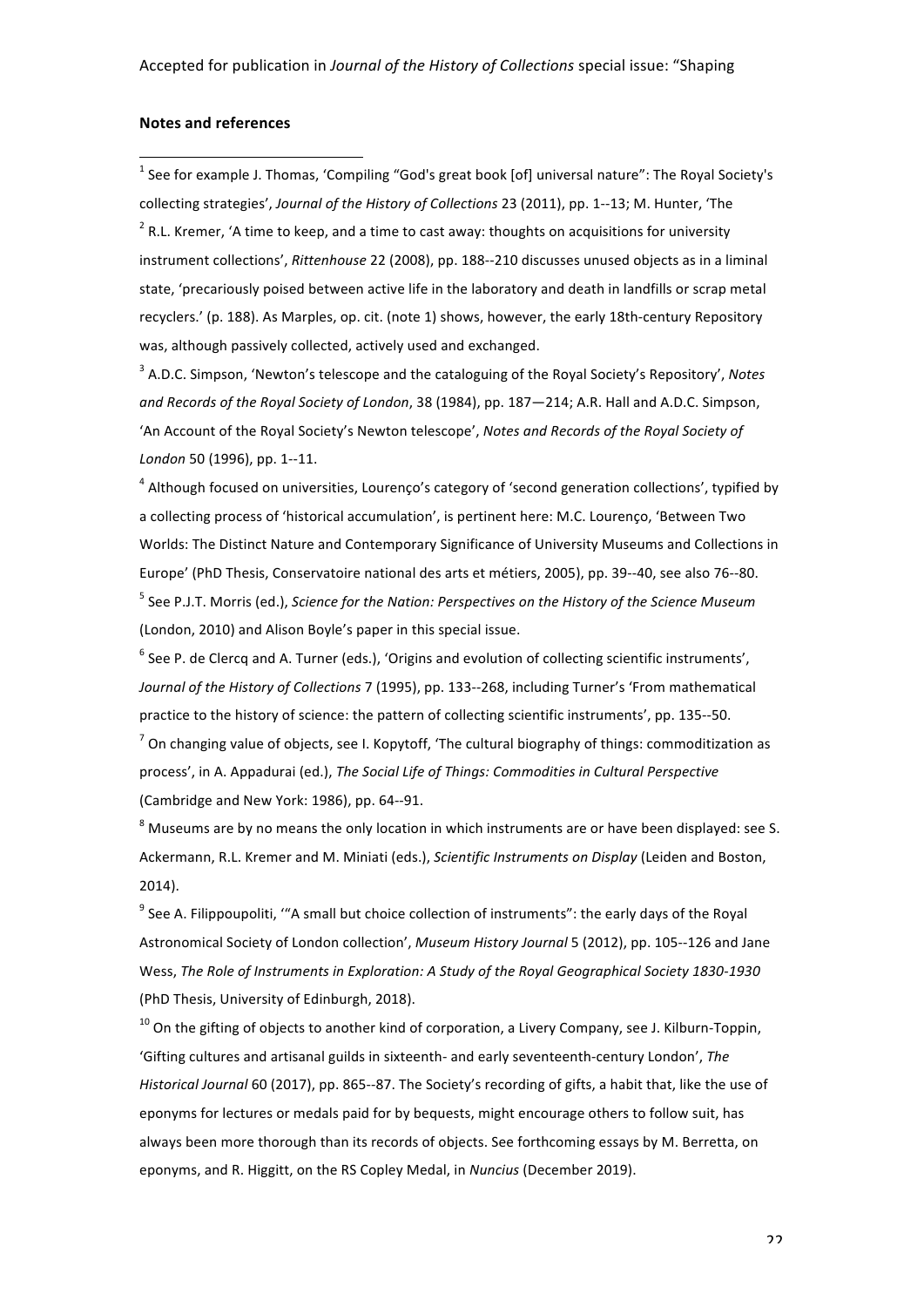$11$  See also Karin Tybjerg's article in this special issue.

 $12$  L. Jordanova, 'Science, memory and relics in Britain', in M. Beretta, M. Conforti, and P. Mazzarello (eds.), *Savant Relics: Brains and Remains of Scientists* (Sagamore Beach, 2016), pp. 157--81, p. 160. On Newton's relics, many of which were held by the RS, see also R. Iliffe, 'Newtonian hagiography and the creation of genius' in the same volume, pp. 93--132.

!!!!!!!!!!!!!!!!!!!!!!!!!!!!!!!!!!!!!!!!!!!!!!!!!!!!!!!!!!!!!!!!!!!!!!!!!!!!!!!!!!!!!!!!!!!!!!!!!!!!!!!!!!!!!!!!!!!!!!!!!!!!!!!!!!!!!!!!!!!!!!!!!!!!!!!!!!!!!!

<sup>13</sup> See Kopytoff, op. cit. (note 7); S.J.M.M. Alberti, 'Objects and the museum', *Isis* 96 (2005), pp. 559--71; D. Pantalony, 'Collectors, displays and replicas in context: what we can learn from provenance research in science museums', in J. Buchwald and L. Stewart (eds.), The Romance of Science: Essays in *Honour of Trevor H. Levere, Archimedes* 52 (2017), pp. 255--75. On re-use, repair and the secondhand instrument market see S. Werrett, 'Recycling in early modern science', *British Journal for the History of Science* 46 (2013), pp. 627--46.

 $14$  Kopytoff, op. cit. (note 7).

<sup>15</sup> 'Report of the Committee for Examining the State of the Repository of the Royal Society', 2 Nov 1731, quoted in Simpson, op. cit. (note 3), p. 195.

<sup>16</sup> Simpson, op. cit. (note 3), p. 197; Marples, op. cit (note 1); N. Grew, *Musæum Regalis Societatis. Or a Catalogue & Description of the Natural and Artificial Rarities Belonging to the Royal Society and Preserved at Gresham Colledge* (London, 1684), pp. 351-86.

 $17$  Simpson, op. ci. (note 3), pp. 196, 198. Werrett, op. cit. (note 13), p. 636 notes that when the microscopes were acquired, instructions were published in *Philosophical Transactions*, to ensure they were 'of Use'.

<sup>18</sup> See B.J. Ford, 'What were the missing Leeuwenhoek microscopes really like?', *Proceedings of the Royal Microscopical Society* 182 (1983), pp. 118--24, p. 123. 

 $19$  Simpson, op. cit. (note 3), pp. 201--2.

 $20$  Simpson, op. cit. (note 3), p. 203. On the relationship between government, science and the RS, see J. Gascoigne, 'The Royal Society and the emergence of science as an instrument of state policy', *British Journal for the History of Science* 32 (1999), pp. 171--84.

 $21$  R.M. Macleod, 'The Royal Society and the Government Grant: notes on the administration of scientific research, 1849-1911', *The Historical Journal* 14 (1971), pp. 323--58. The return policy was spelled out in 1853 but was clearly not well communicated or policed as it was reiterated in 1869 and 1876: Council Minutes 1863-1874, 18 Mar 1869, CMO/14; Council Minutes, 1874-1877, 17 Feb 1876, CMO/15 (Royal Society).

<sup>22</sup> A handful of items displayed or created at soirées have been subsumed into the object collection or archive (see below). One object has been identified as probably the winner of an 1843 prize, the entrants to which were to be delivered to Somerset House: Powell & Lealand microscope, 1843, RS Picture Library <https://pictures.royalsociety.org/image-rs-8460>.

 $23$  See the supplementary online data appended to this article for an overview of the changing collections and relevant inventories, with cross-referred ID numbers indicated where possible. My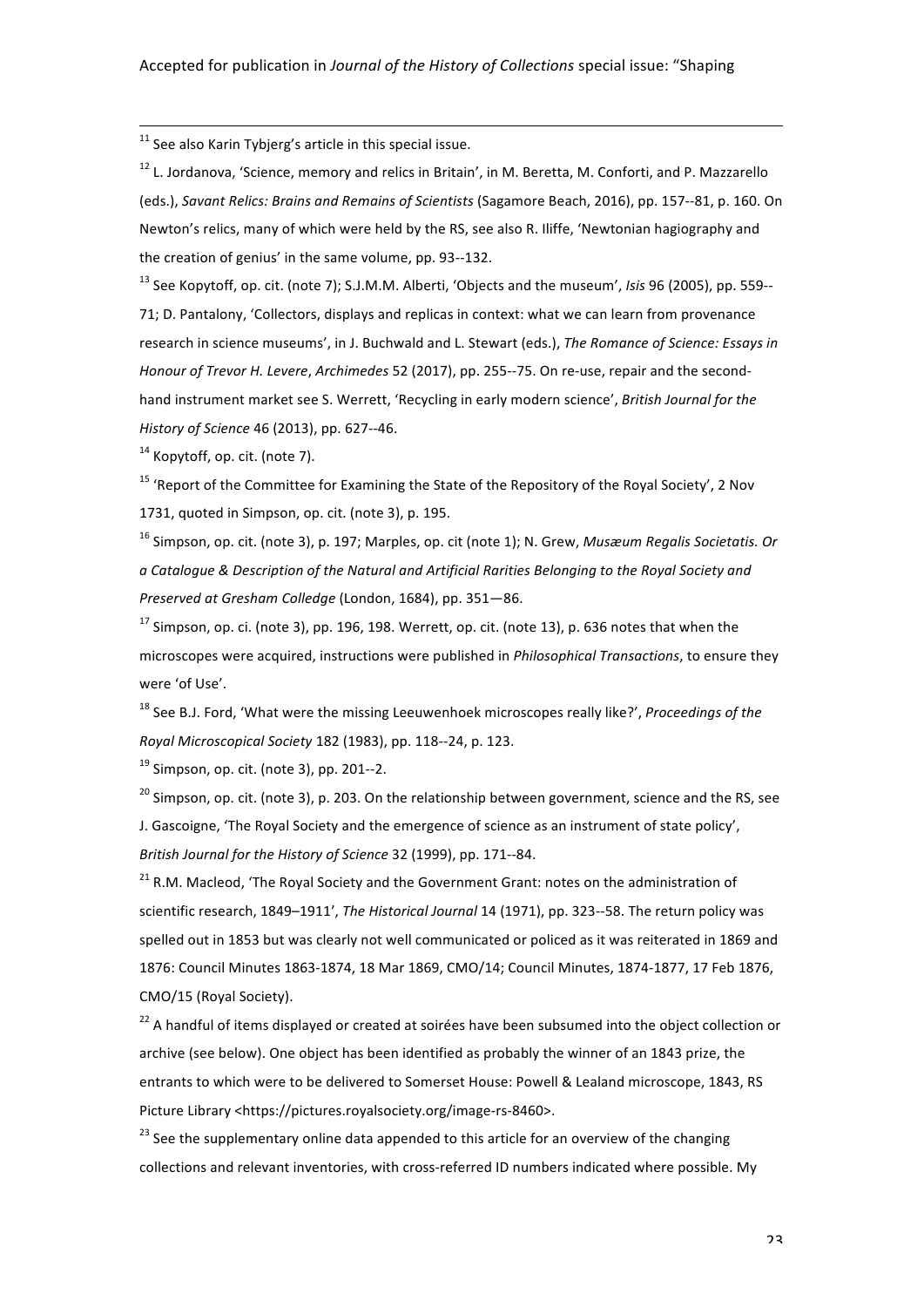thanks to Keith Moore, Librarian at the Royal Society, and Alison Boyle, Keeper of Science Collections at the Science Museum, for access to relevant database lists.

!!!!!!!!!!!!!!!!!!!!!!!!!!!!!!!!!!!!!!!!!!!!!!!!!!!!!!!!!!!!!!!!!!!!!!!!!!!!!!!!!!!!!!!!!!!!!!!!!!!!!!!!!!!!!!!!!!!!!!!!!!!!!!!!!!!!!!!!!!!!!!!!!!!!!!!!!!!!!!

 $^{24}$  Meetings of 13 Jul and 7 Dec 1782, Confirmed Minutes of the Board of Longitude, 1780-1801, Papers of the Board of Longitude, Cambridge Digital Library <https://cudl.lib.cam.ac.uk/view/MS-RGO-00014-00006/181> and <https://cudl.lib.cam.ac.uk/view/MS-RGO-00014-00006/185>.

<sup>25</sup> See R. Higgitt, 'Equipping expeditionary astronomers: Nevil Maskelyne and the development of "precision exploration"' in F. MacDonald and C.W.J. Withers (eds.), *Geography, Technology and Instruments of Exploration* (Farnham, 2015), pp. 15--36.

 $26$  Minutes of meeting of the Committee appointed to take into consideration the state of the property belonging to the Society in their Warehouse, 22 Mar 1821, CMB/1/2, p. 22 (Royal Society).  $27$  The Committee for examining into the state of the Meteorological Instruments belonging to the Royal Society ordered a number of meteorological and magnetic instruments, for example 25 Apr 1822 and 13 May 1824, CMB/1/4, pp. 36, 95--6 (Royal Society). Simpson, op. cit. (note 3), p. 204. <sup>28</sup> 'Account of Instruments, Apparatus and Coins belonging to the Royal Society', Mar 1827, DM/2/124 and 'List of Instruments belonging to the Royal Society, 1831', DM/2/127. The list of instruments, DM/2/123, is annotated 'Simm's [sic] catalogue', there are 'Remarks by M<sup>r</sup> Simms' at DM/2/133, while the 1831 list (DM/2/127), by Henry Kater, includes Simms's notes (Royal Society).

 $29$  'Instruments and Apparatus Belonging to the Royal Society', November 1834, MM/13/45 (Royal Society). Simpson, op. cit. (note 3), p. 206 suggests that the physical numbering probably took place in early 1832. It was overseen by George Dollond, ibid, p. 217, endnote 107.

<sup>30</sup> 'List of Instruments and Apparatus belonging to the Royal Society, returned from Kew Observatory'. MM/1351 (Royal Society).

<sup>31</sup> *The Record of the Royal Society* (London, 1897), pp. 171--4.

 $32$  Draft statement about required room for Royal Society, MM/13/65 (Royal Society).

 $33$  Description and plan of rooms required, c. 1866, MM/13/68 (Royal Society).

<sup>34</sup> Statement of unfinished Joinery and Fittings and Imperfections at the Royal Society, received from Mr Spottiswoode, MM/13/79; Council Minutes, 29 Oct 1874, CMO/14; List of Instruments and Apparatus belonging to the Royal Society, returned from Kew Observatory, MM/1351 (Royal Society). This list includes most of the items displayed at South Kensington as well as most of the others crossreferenced to the 1834 list, to be installed in the new Burlington House Instrument Room.

<sup>35</sup> J. Timbs, Curiosities of London: Exhibiting the Most Rare and Remarkable Objects of Interest in the *Metropolis*, new edition (London, 1868), p. 600.

 $36$  For example, B.A. Joule was informed in a letter 13 Nov 1896 that this policy would not be varied, in spite of his offering J.P. Joule's apparatus: copy letter from Robert William Frederick Harrison to B.A. Joule, 13 Nov 1896, NLB/13/742 (Royal Society). This apparatus eventually came to the Science Museum in 1969, via the University of Manchester Institute of Science & Technology.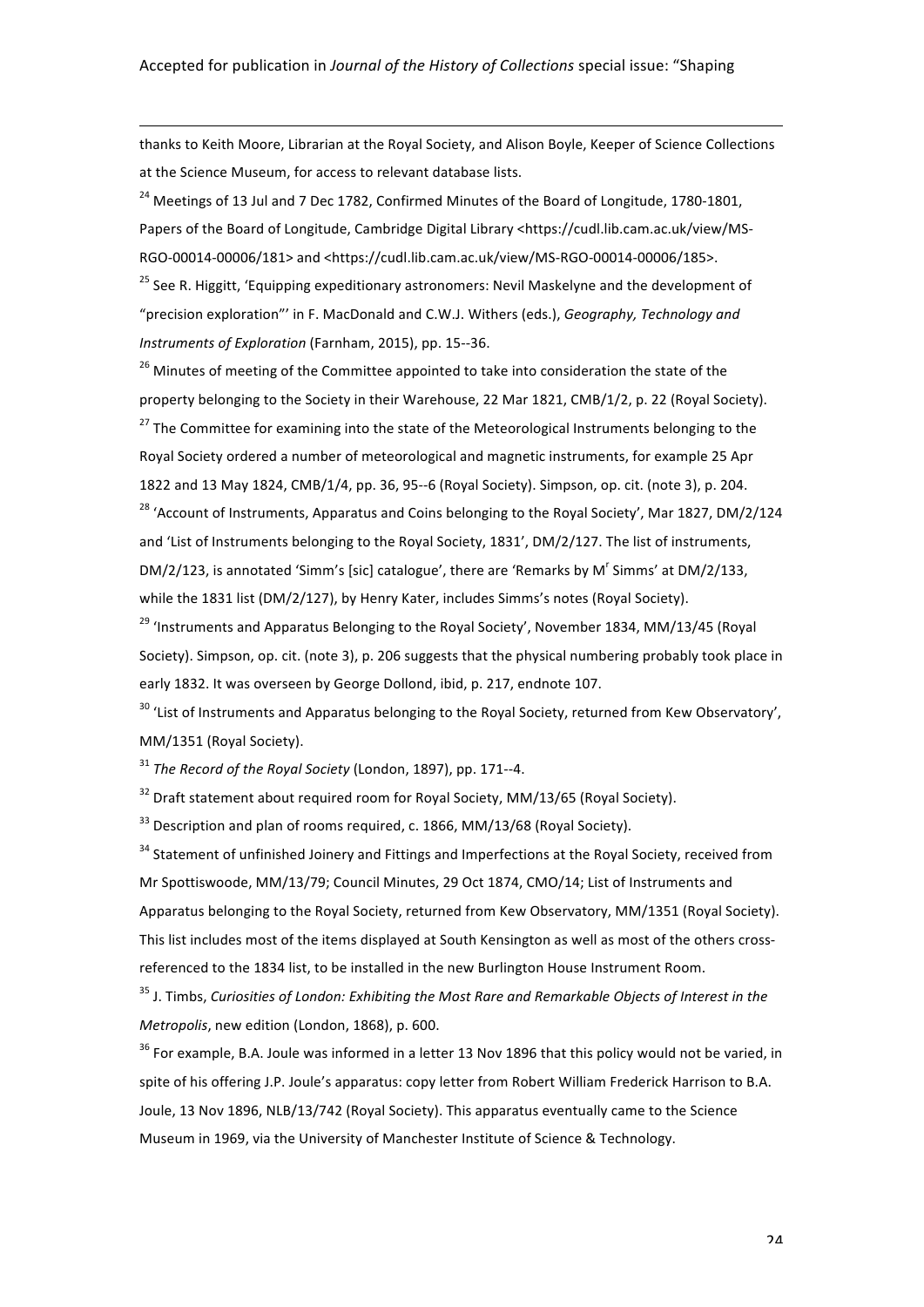<sup>37</sup> Copy letter from Michael Foster to Arthur James Richens Trendell, Science & Art Department, South Kensington Museum, 25 Jan 1893, NLB/7/338 (Royal Society).

!!!!!!!!!!!!!!!!!!!!!!!!!!!!!!!!!!!!!!!!!!!!!!!!!!!!!!!!!!!!!!!!!!!!!!!!!!!!!!!!!!!!!!!!!!!!!!!!!!!!!!!!!!!!!!!!!!!!!!!!!!!!!!!!!!!!!!!!!!!!!!!!!!!!!!!!!!!!!!

<sup>38</sup> Copy letter from Herbert Rix to the Director of the South Kensington Museum (probably Major-General Edward Robert Festing, director of the science collections), 9 Dec 1895, NLB/12/112 (Royal Society). This is Science Museum Inv. No. 1896-60.

 $39$  Copy letter from Rix to Lockyer 20 May 1894, NLB/9/507. The committee were Norman Lockyer, Silvanus Thompson and Lord Rayleigh. List of Instruments &c in Instrument Room, MM/13/56 (Royal Society). This is undated but lists photographic slides, a spectroscope and 'An umbrella' and presumably relates to this period of activity.

<sup>40</sup> Copy letter from R.W.F. Harrison to S.P. Thompson, 3 Oct 1900, NLB/21/222 (Royal Society).

<sup>41</sup> Science Museum Inv: 1920-391 to 418. 19 of these were returned to the RS around 2010 as they marked the Society's 350th anniversary. See Radiometers and otheoscopes, RS Picture Library <https://pictures.royalsociety.org/image-rs-8490>.

 $42$  See Morris, op. cit. (note 5).

<sup>43</sup> Minutes of Officers' Meetings, 17 Feb 1927, OM/2/1, f. 18 (Royal Society); Science Museum Inv: 1927-805 to 807.

<sup>44</sup> Copy letter from Rix to Dr Ephraim Cutter, 14 Mar 1894, NLB/9/29, accepting his gift of a case of Rumford ash, in which they would place their Rumford Medal and place amongst said relics; unknown to H. Lindfield, 17 July 1894, NLB/9/828, on display materials 'wanted for our Newton relics'. On the lack of a museum, see Rix to the Honorary Secretary of the Goldsmiths' Ramblers' Club, 11 Oct 1894, NLB/10/59 and to Senor D. Tomas Llorente, 14 Dec 1894, NLB/10/543 (Royal Society).

 $45$  For example, the Science Museum applied for permission to loan the Shuckburgh scale (R.S. 43) to the National Physical Laboratory: Minutes of Officers' Meetings, 26 Oct 1933, OM/2/3/14;, H. Winter, interested in experimenting on the terella loaned to the Museum, requested permission from the Society: idem, 12 Dec 1935, OM/2/4/6. These had been loaned to the Museum after a request from its Director, Henry Lyons: they were recalled from loan to the Admiralty Compass Museum: see correspondence from 1931 in MDA/H/9 (Royal Society).

 $46$  Turner, op. cit. (note 6), p. 136

<sup>47</sup> R.G.W. Anderson, 'Connoisseurship, pedagogy or antiquarianism? What were instruments doing in the nineteenth-century national collections in Great Britain?', Journal of the History of Collections, 7 (1995), pp. 211--25, p. 224.

<sup>48</sup> See for example correspondence with James Yates and Treasury on use and loan of standards 1863-5, Council Minutes 1863-74, CMO/14; request for information from the Standards Department of the Board of Trade, 6 May 191; request for loan from the National Physical Laboratory, 4 Oct 1933; R.J. Trump, Standards Department, Board of Trade, to J.D. Griffith Davies, 12 Jul 1941, Correspondence about instrument on loan, MDA/H/9 (Royal Society).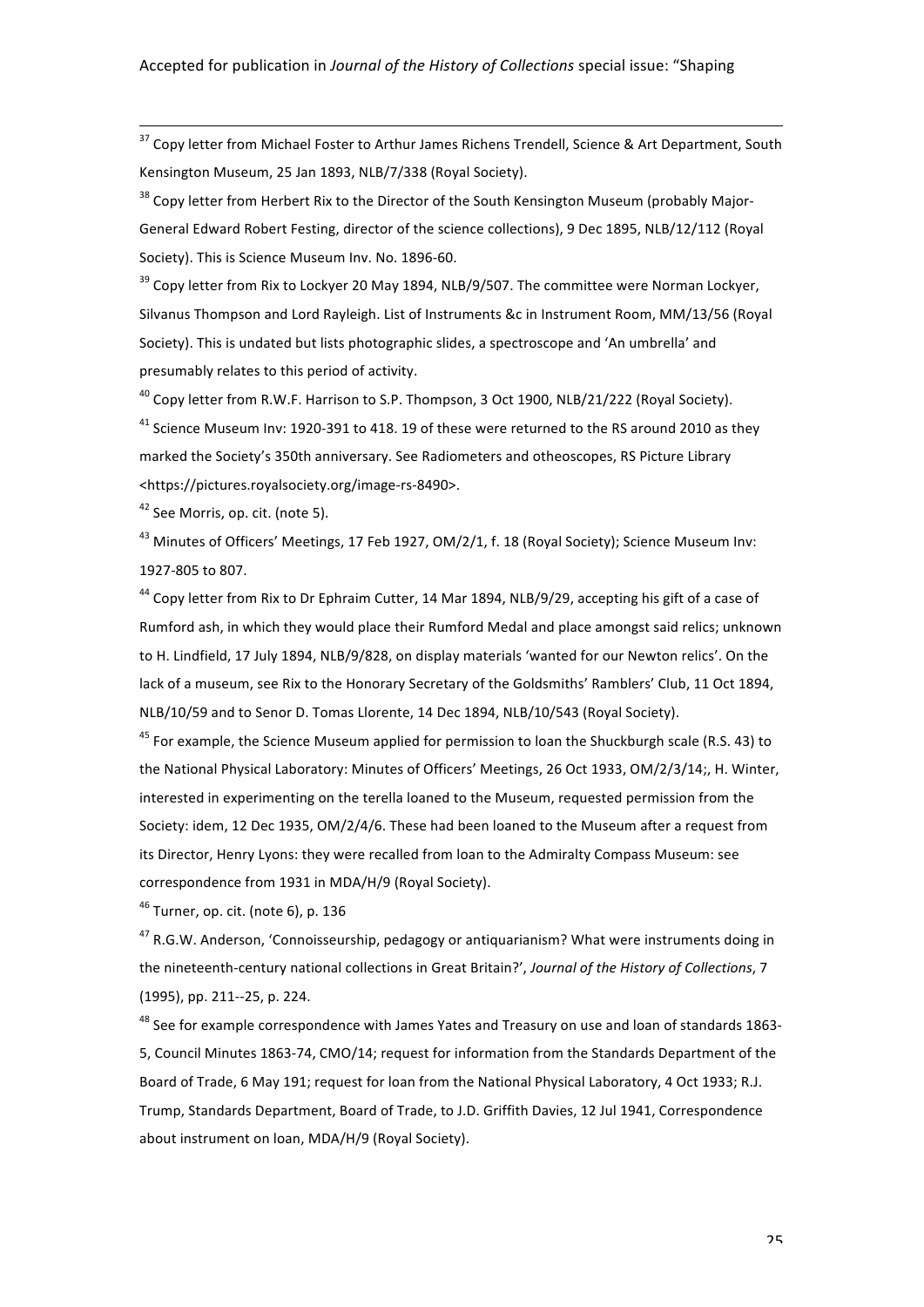<sup>49</sup> Classically, see D. Howse and B. Hutchinson, 'The saga of the Shelton clocks', *Antiquarian Horology* 6 (1969), pp. 281--98.

!!!!!!!!!!!!!!!!!!!!!!!!!!!!!!!!!!!!!!!!!!!!!!!!!!!!!!!!!!!!!!!!!!!!!!!!!!!!!!!!!!!!!!!!!!!!!!!!!!!!!!!!!!!!!!!!!!!!!!!!!!!!!!!!!!!!!!!!!!!!!!!!!!!!!!!!!!!!!!

 $50$  Council Minutes 1874-1877, 18 Feb 1875, CMO/15 (Royal Society).

 $51$  Report by Mr. Simms (May 1831), 'Instruments belonging to the Royal Society', 1831, DM/2/127, p.

8 (Royal Society). This page is annotated 'not to be printed' and the comment about the young astronomer has been struck through.

 $52$  'Instruments belonging to the Royal Society', 1831, DM/2/127, p. 4 (Royal Society).

 $53$  On Newtoniania, including from Turnor, who was owner of Newton's childhood home,

Woolsthorpe, see P. Fara, 'Isaac Newton lived here: sites of memory and scientific heritage', *British* Journal for the History of Science 33 (2000), pp. 407--26 and Iliffe, op. cit. (note 12), pp. 125--9.  $54$  Simpson, op. cit. (note 3), pp. 204, 206.

<sup>55</sup> Simpson, op. cit. (note 3). Insurance for 1930, reflecting enlarged collections more than increased value of objects, was £22,000 for printed and manuscript material, maps and medals, £7,500 for pictures, £400 for the Newtonian Collection and £190 for the mace, charter book and Banks inkstand: Minutes of Officers' Committee Meetings, 3 July 1930, OM/2/2/14 (Royal Society).

 $56$  Royal Society Council Record, quoted in Simpson, op. cit. (note 3), p. 206.

 $57$  Timbs, op. cit. (note 35), p. 600.

 $58$  Hall and Simpson, op. cit. (note 3), p. 1.

 $59$  Minutes of the Officers' Meetings, 12 Dec 1935, OM/2/4/6 (Royal Society). See Robert Southwell's Chair, RS Picture Library <https://pictures.royalsociety.org/image-rs-12473>.

 $^{60}$  Council Minutes Printed 8, 1898-1903, p. 33, 16 Mar 1899 (Royal Society); Barometer, RS Picture Library <https://pictures.royalsociety.org/image-rs-12491>. This was loaned to the British Association for the Advancement of Science in 1932, when they had acquired Down House, but has since returned to the Society.

 $61$  C.R. Weld, *A History of the Royal Society*, 2 vols (London, 1848), vol 1, p. 447.

 $62$  Fara, op. cit. (note 53), pp. 416--20.

 $^{63}$  Letter from Lord Wrottesley to Walter White, 19 Sep 1858, MS/769/117 (Royal Society).

<sup>64</sup> W. White, *The Journals of Walter White, Assistant Secretary of the Royal Society* (London, 1898), entry for 21 Sep 1858, p. 119.

 $65$  See Hall and Simpson, op. cit. (note 3).

 $66$  Probably made by Constantine Huygens, they were given to the Society in 1691 (by Christiaan Huygens), 1686 (by Newton) and 1724 (by Gilbert Burnett). They were 22, 23, and 24 in the 1834 list, have (with the exception of some optical parts, Science Museum, Inv: 1932-461/1-5) remained at the RS and are the only items recorded in their online catalogue as Museum Objects.

 $67$  Additional eyepieces and apparatus were made by Robert Hooke, James Pound and Edward Scarlett and Henry Cavendish. Other investigations are: Report of Warren De La Rue F.R.S. on the proposal to remount the Object Glass of Huyghens, 1854, MM/11/27 (Royal Society); by Norman Lockyer, see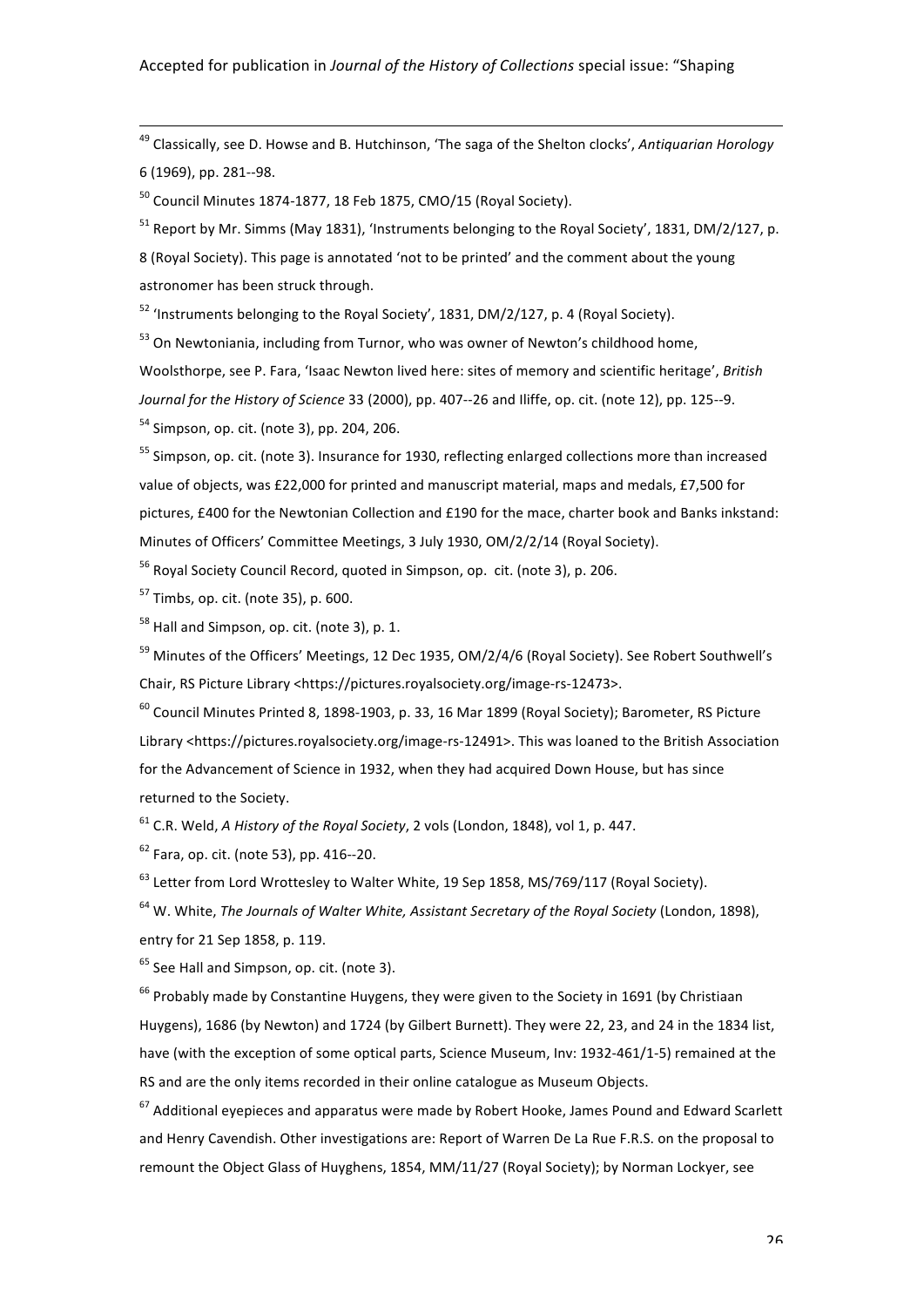!!!!!!!!!!!!!!!!!!!!!!!!!!!!!!!!!!!!!!!!!!!!!!!!!!!!!!!!!!!!!!!!!!!!!!!!!!!!!!!!!!!!!!!!!!!!!!!!!!!!!!!!!!!!!!!!!!!!!!!!!!!!!!!!!!!!!!!!!!!!!!!!!!!!!!!!!!!!!!

Council Minutes, 28 Oct 1875, CMO/15 (Royal Society) and *Conferences Held in Connection with the* Special Loan Collection of Scientific Apparatus (London, 1876), pp. 188-9; R.A. Sampson and A.E. Conrady, 'On three Huygens lenses in the possession of the Royal Society of London', *Proceedings of* the Royal Society of Edinburgh 49 (1930), 289--99; A.A. Mills and M.L. Jones, 'Three lenses by Constantine Huygens in the possession of the Royal Society of London', *Annals of Science* 46 (1989), pp. 173–82; A.C. van Helden and R.H. van Gent, 'The lens production by Christian and Constantijn Huygens', Annals of Science 56 (1999), pp. 69--79. The most recent inspection was by Marv Bolt for his census of pre-1775 refracting telescopes: 'Telescope Quest: Days 20 and 21', Corning Museum of Glass (1 September 2016), <https://blog.cmog.org/2016/09/01/telescope-quest-days-20-and-21/>.  $68$  C. Blagden to B. Thompson (draft), 7 July 1786, quoted in Christa Jungnickel and Russell McCormmach, *Cavendish* (Philadelphia: American Philosophical Society, 1996), p. 308. W.H. Smyth, in 1835, quoted in Weld, op. cit. (note 61), vol. 1, p. 331.

 $69$  Mills and Jones, op. cit. (note 67), p. 176.

 $70$  Instruments belonging to the Royal Society, 1831, DM/2/127 (Royal Society): the headings are scored out and were not used in the 1834 list.

 $71$  *Record.* op. cit. (note 31) pp. 171--4.

 $72$  White, op. cit. (note 64), p. 91 (7 Feb 1849) and p. 260 (6 Jan 1874).

 $^{73}$  The Isaac Newton sundial, RS Picture Library <https://pictures.royalsociety.org/image-rs-10262>. See also Images RS.10260 and RS.10261. See Herbert Rix, 'The rise of the Royal Society', *Leisure Hour* (June 1896), 489-95; 'The Presidents of the Royal Society', *Leisure Hour* (July 1896), pp. 551--63; 'The Royal Society. Its Fellows and its work', *Leisure Hour* (August 1896), pp. 657--63.

<sup>74</sup> Y. Foote, 'Evans, Sir John (1823–1908)', *Oxford Dictionary of National Biography* (Oxford, 2004), <https://doi-org.chain.kent.ac.uk/10.1093/ref:odnb/33040>.

 $75$  Evans appears as an exhibitor in several of the RS Conversazione programmes. On the educational and military contexts of the South Kensington museums, see Anderson, op. cit. (note 47).

<sup>76</sup> Descriptive Catalogue of the Royal Society's Conversazione, 6 May 1896, p. 11; *Catalogue of the* Special Loan Collection of Scientific Apparatus at the South Kensington Museum, 3rd edition (London: 1877). 

 $177$  Henry Lyons, 'Technical museums: their scope and aim' (1933), quoted in T. Schienfeldt, 'The Science Museum at war and peace', in Morris, op. cit. (note 5), pp. 41--60, quotations at pp. 51--2. See also E. Baigent, 'Lyons, Sir Henry George (1864–1944)', *Oxford Dictionary of National Biography* (Oxford, 2004), <https://doi-org.chain.kent.ac.uk/10.1093/ref:odnb/34651> and RS Fellowship Directory <https://royalsociety.org/fellows/>.

 $78$  Minutes of Officers' Meetings, 7 July 1932, OM/2/3/2 (Royal Society).

 $79$  Schieinfeldt, op. cit. (note 77), p. 51.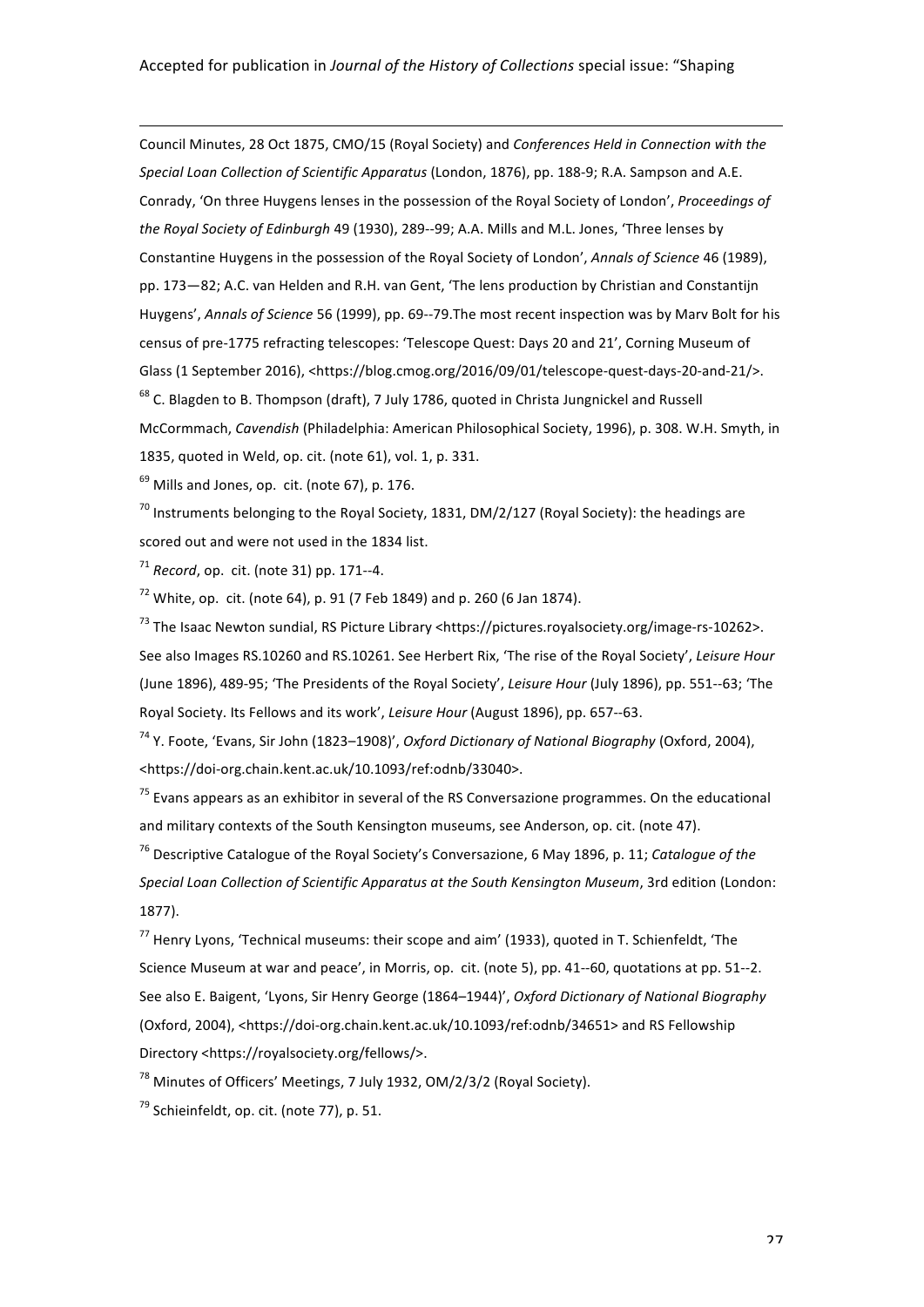$80$  See R. Bud. 'Responding to stories: the 1876 Loan Collection of Scientific Apparatus and the Science Museum', *Science Museum Group Journal*, 1 (2014) <https://doi.org/10.15180/140104> and Anderson, op. cit. (note 47).

!!!!!!!!!!!!!!!!!!!!!!!!!!!!!!!!!!!!!!!!!!!!!!!!!!!!!!!!!!!!!!!!!!!!!!!!!!!!!!!!!!!!!!!!!!!!!!!!!!!!!!!!!!!!!!!!!!!!!!!!!!!!!!!!!!!!!!!!!!!!!!!!!!!!!!!!!!!!!!

 $81$  On conversazione as a ubiquitous and experiential engagement with scientific culture for middle class Victorians, see S.J.M.M. Alberti, 'Conversaziones and the experience of science in Victorian England', *Journal of Victorian Culture* 8 (2003), 208-30. On some of the coverage of the Royal Society's events by newspapers and periodicals, see K. Moore, 'Plates from Royal Society Publications: fin-desiècle newspaper sketches', *Notes and Records of the Royal Society*, 60.3 (2006), 311--20.

 $82$  Instruments & Apparatus/ Additions, c. 1890s, MM/13/46 (Royal Society); Science Museum Inv No: 1900-127.

<sup>83</sup> See for example that of William Crookes's hand: Royal Society Picture Library <https://pictures.royalsociety.org/image-rs-9840>. 

 $84$  See Note 42 above. A report of the 1889 conversazione mentions optical apparatus for showing Crookes's radiometer: *Illustrated London News (ILN)* 2615 (1 Jun 1889), p. 686.

<sup>85</sup> The Morning Post 35848 (12 May 1887), p. 2.

<sup>86</sup> ILN 5640 (24 May 1947), p. 548. That year he displayed a seventeenth-century model of a fire engine, pictured in the paper. In 1939 he had helped the Society to celebrate the 'Centenary of Photography' by exhibiting a range of Daguerreotypes and Talbotypes from his collection: *ILN* [no] issue no.] (27 May 1939), p. 918.

<sup>87</sup> ILN, 969 (16 Apr 1859), p. 378.

88 Officers' Meetings Minutes, 1 Nov 1934, OM/2/3/24 (Royal Society).

<sup>89</sup> ILN 18 (10 Sep 1842), p. 278. This was the 1725/6 portrait by John Vanderbank, RS Picture Library <https://pictures.royalsociety.org/image-rs-9253>.

 $90$  An 'At Home' marked the 1933 Tercentenary of Pepys and Bicentenary of Priestley, when it was 'agreed that exhibits relating to Pepys, Priestley, Leeuwenhoek, and Malpighi be shown', Minutes of Officers' Meetings, 5 Jan 1933, OM/2/3, f. 10 (Royal Society). At other times, if such anniversaries were not being marked by the Society itself they might loans objects, paintings or texts to other displays. 

 $91$  *ILN* 86 (23 Dec 1843), p. 412. This story was the tradition at the Society's mace was the pre-Cromwellian House of Commons one. Weld had shared this story, which he subsequently debunked in an article of 1846: 'History of the mace given to the Royal Society by King Charles the Second', Abstracts of the Papers Communicated to the Royal Society of London 5 (1843- 1850), pp. 611--19. He noted that 'numberless visitors' came purposely to the building to see it.

<sup>92</sup> ILN 1235 (12 Dec 1863), pp. 597--598, p. 598. The latter object was a hydrostatic balance by Jesse Ramsden, presented to the Society by Lady Banks, presumably after her husband's death in 1820. It had been used in experiments 'on the best method of proportioning the excise upon spirituous liquors' ordered by Banks and reported on by Joseph Blagden: *Philosophical Transactions* 80 (1790),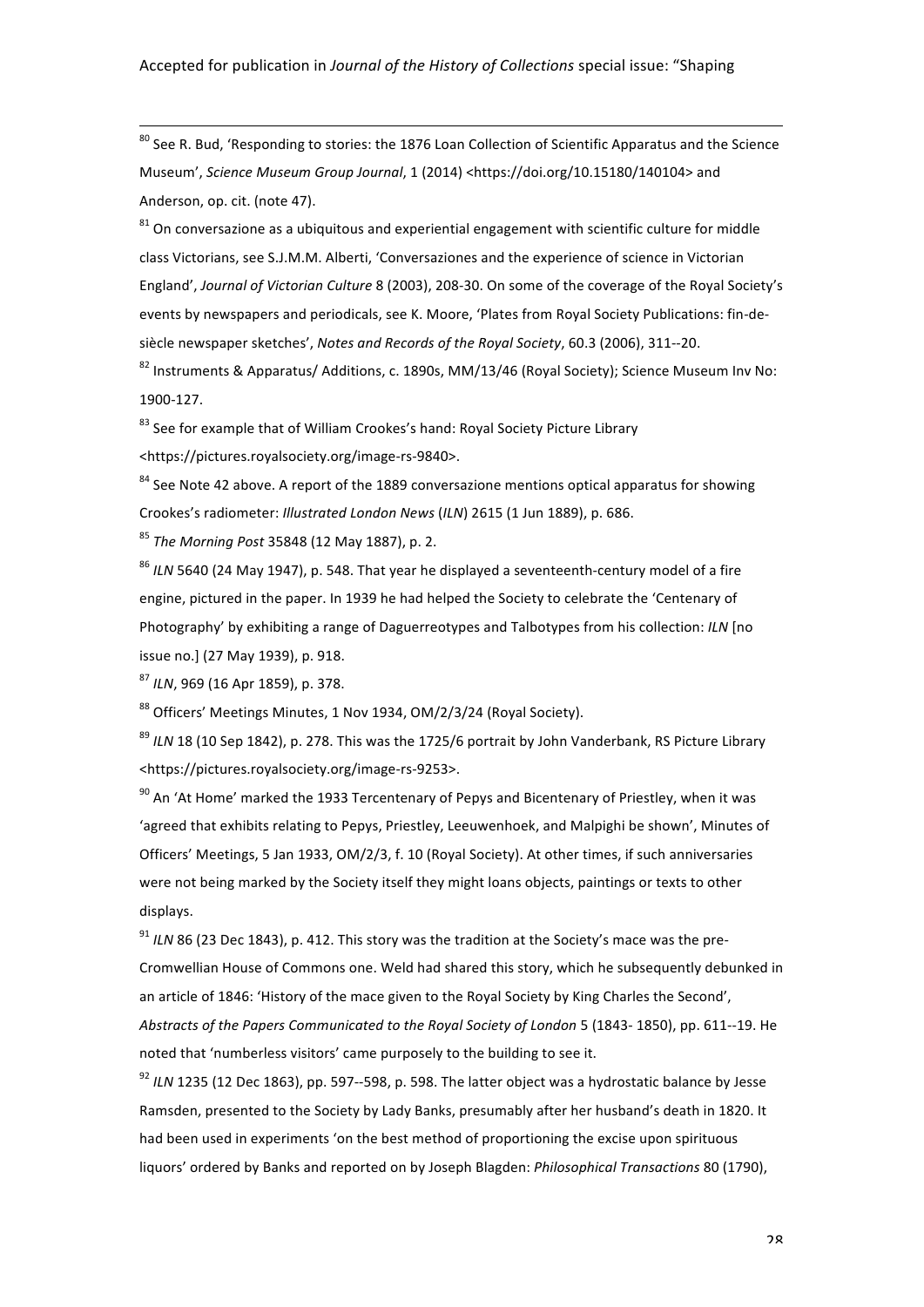pp. 321--345, p. 340. It was loaned as Science Museum Inv No: 1900-166, while all these other relics have remained at the RS.

!!!!!!!!!!!!!!!!!!!!!!!!!!!!!!!!!!!!!!!!!!!!!!!!!!!!!!!!!!!!!!!!!!!!!!!!!!!!!!!!!!!!!!!!!!!!!!!!!!!!!!!!!!!!!!!!!!!!!!!!!!!!!!!!!!!!!!!!!!!!!!!!!!!!!!!!!!!!!!

<sup>93</sup> The Graphic, 1228 (10 Jun 1893), p. 24; Record, op. cit. (note 30). This object was offered for loan to the Museum of the History of Science, Oxford, in 1932, where it remains today (Inv: 82044).

<sup>94</sup> The Graphic, op. cit. (note 93).

 $95$  See Bud, op. cit. (note 80) and Anderson, op. cit. (note 48).

<sup>96</sup> *Cataloque*, op. cit. (note 76), pp. ix, xiii, quoted in Anderson, op. cit. (note 47) p. 219.

 $97$  Council Minutes 1874-1877, 30 Nov 1875, CMO/15 (Royal Society).

 $98$  Anderson, op. cit. (note 47), p. 219.

<sup>99</sup> Conferences Held in Connection with the Special Loan Collection of Scientific Apparatus (London, 1876), p. 2, pp. 185-8.

<sup>100</sup> ILN 1938 (16 Sep 1876), p. 269. See P. de Clerq, 'The Special Loan Collection of Scientific Apparatus, South Kensington, 1876: Part 1 The 'Historical Treasures' in the *Illustrated London News'*, *Bulletin of the Scientific Instrument Society* 72 (2002), pp. 11--19. Information was drawn from the extensive catalogue and, de Clerq suggests, personal examination.

<sup>101</sup> The first *ILN* report of the exhibition also picked out only historical objects: *ILN* 1925 (17 Jun 1876), p. 599. Peter de Clerq estimates that there were over 400 historic scientific instruments, and many more items of historic technology, among the 5000 objects: 'The Special Loan Collection of Scientific Apparatus, South Kensington, 1876: Part 2 The Historical Instruments', Bulletin of the Scientific *Instrument Society* 73 (2002), pp. 8--16.

 $102$  This was the assessment of Queen Victoria, who added 'one hardly knew how to get away from each' of the 'many very curious things': RA VIC/MAIN/QVJ (W), 13 May 1876 (Princess Beatrice's copies) <www.queenvictoriasjournals.org>. She mentioned Newton's and Galileo's telescopes and several items of recent invention, concluding 'It would take days to see the Exhibition thoroughly' (p. 105).

<sup>103</sup> ILN 1938 (16 Sep 1876), p. 270, in de Clerq, op. cit. (note 101), p. 13.

<sup>104</sup> *ILN* 1938 (23 Sep 1876), p. 281.

<sup>105</sup> 'Instruments and Apparatus Belonging to the Royal Society', November 1834, MM/13/45 (Royal Society). The 1940 edition of the *Record* lists it as by Haukesbee. The MHS loan, a 'bomb-shaped' part marked with the air-pump's 1834 catalogue number, 49, is Inv No: 28837 (Acc: 1932-69). Its loan and identity was discussed in 1932 with R.T. Gunther in Correspondence about instruments on loan, MDA/H/9 (Royal Society). The air-pump itself was loaned to the Science Museum as Inv No: 1970-24 but has been returned to the RS.

 $106$  De Clerq, op. cit. (note 101), p. 18.

 $107$  Anderson, op. cit. (note 47), p. 220.

<sup>108</sup> The instruments lent to the Loan Collection, and the Huygens object glass borrowed by Lockyer, were reported as returned to the Instrument Room on 15 February 1877, Council Minutes 1874-1877,